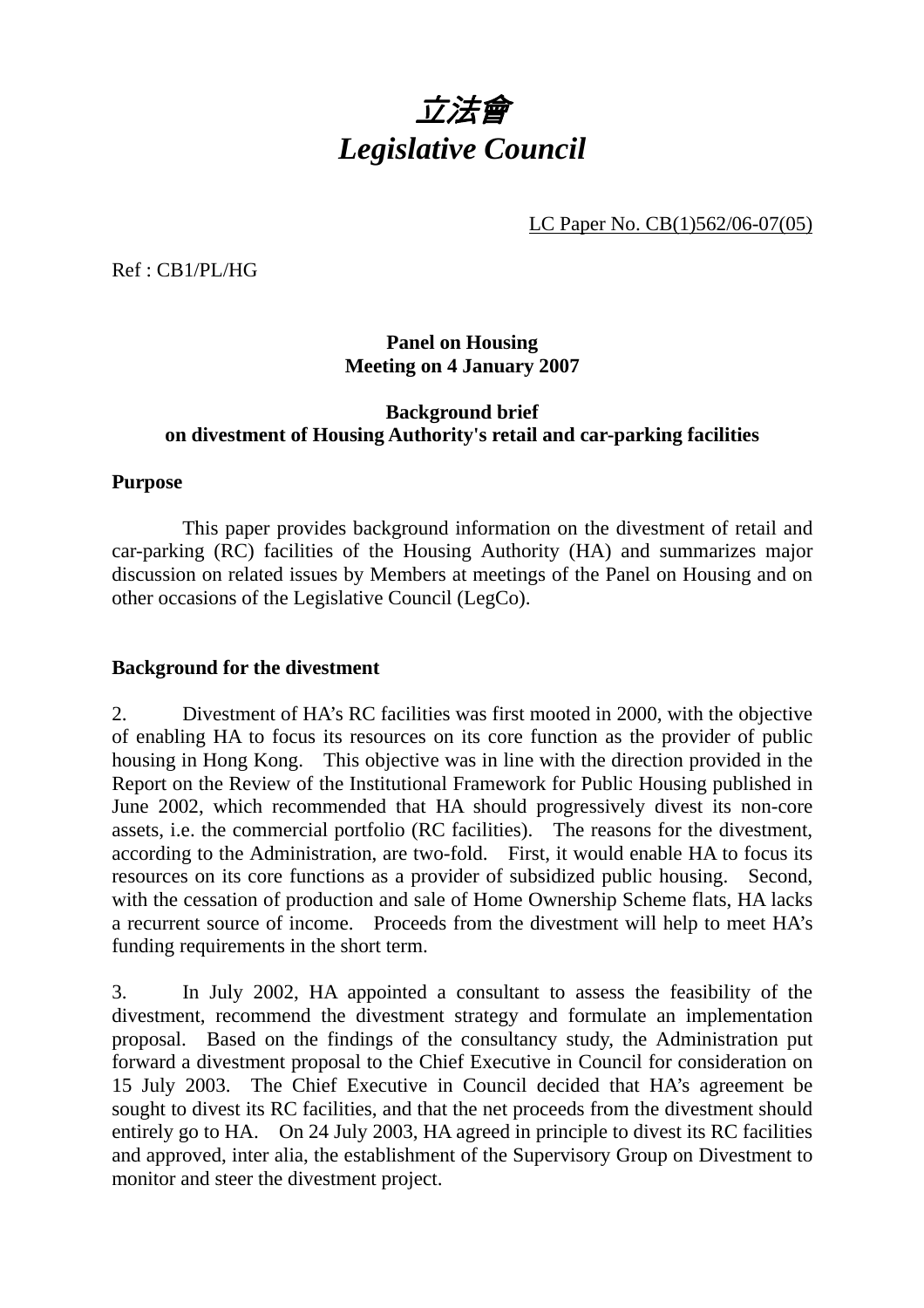#### **Details of the divestment**

4. HA agreed to adopt the following broad strategy to take forward the divestment –

- (a) A Real Estate Investment Trust  $(REIT)^1$  structure (The Link REIT) would be established to hold HA's RC facilities to be divested;
- (b) A new company to manage The Link REIT, The Link Management Limited (The Link), would be set up. This company would be beneficially owned by unit-holders of The Link REIT and held in trust by The Link REIT's trustees;
- (c) Initially, HA would assign the cash flow of the RC facilities to The Link and sign a sale and purchase agreement with it in respect of RC facilities. On this basis, The Link would make an initial public offering (IPO) on The Stock Exchange of Hong Kong;
- (d) At a later stage when preparation of relevant land leases were completed, HA would transfer the legal title of the RC facilities to The Link; and
- (e) The Link would pay to HA for the sale of the RC facilities by two installments: a major proportion of the sale amount would be paid immediately after the IPO and the balance would be paid upon the completion of transfer of legal titles.

5. HA also decided that other than a small proportion of the RC facilities which might be unsuitable for divestment because of their poor location, small scale, old age or obsolescent condition, all RC facilities would be divested in one go. The divestment project has included 180 RC facilities.

## **Listing of The Link REIT**

 $\overline{a}$ 

6. The Link was incorporated in February 2004 as a HA wholly owned subsidiary, and it assumed in March 2005 the management functions for the 180 RC facilities to be divested.

7. On 8 December 2004, one day before the closing of the public offering period for The Link REIT, two public rental housing (PRH) tenants filed an application for judicial review of HA's statutory power to divest its asset. On 20 December 2004, HA announced its decision to postpone the listing of The Link REIT.

<sup>1</sup> According to the Code on Real Estate Investment Trusts (REIT Code) issued by the Securities and Futures Commission, a REIT is a collective investment scheme constituted as a trust that invests primarily in real estate with the aim to provide returns to holders derived from the rental income of the real estate. Funds obtained by a REIT from the sale of units in the REIT are used in accordance with the constitutive documents to maintain, manage and acquire real estate within its portfolio.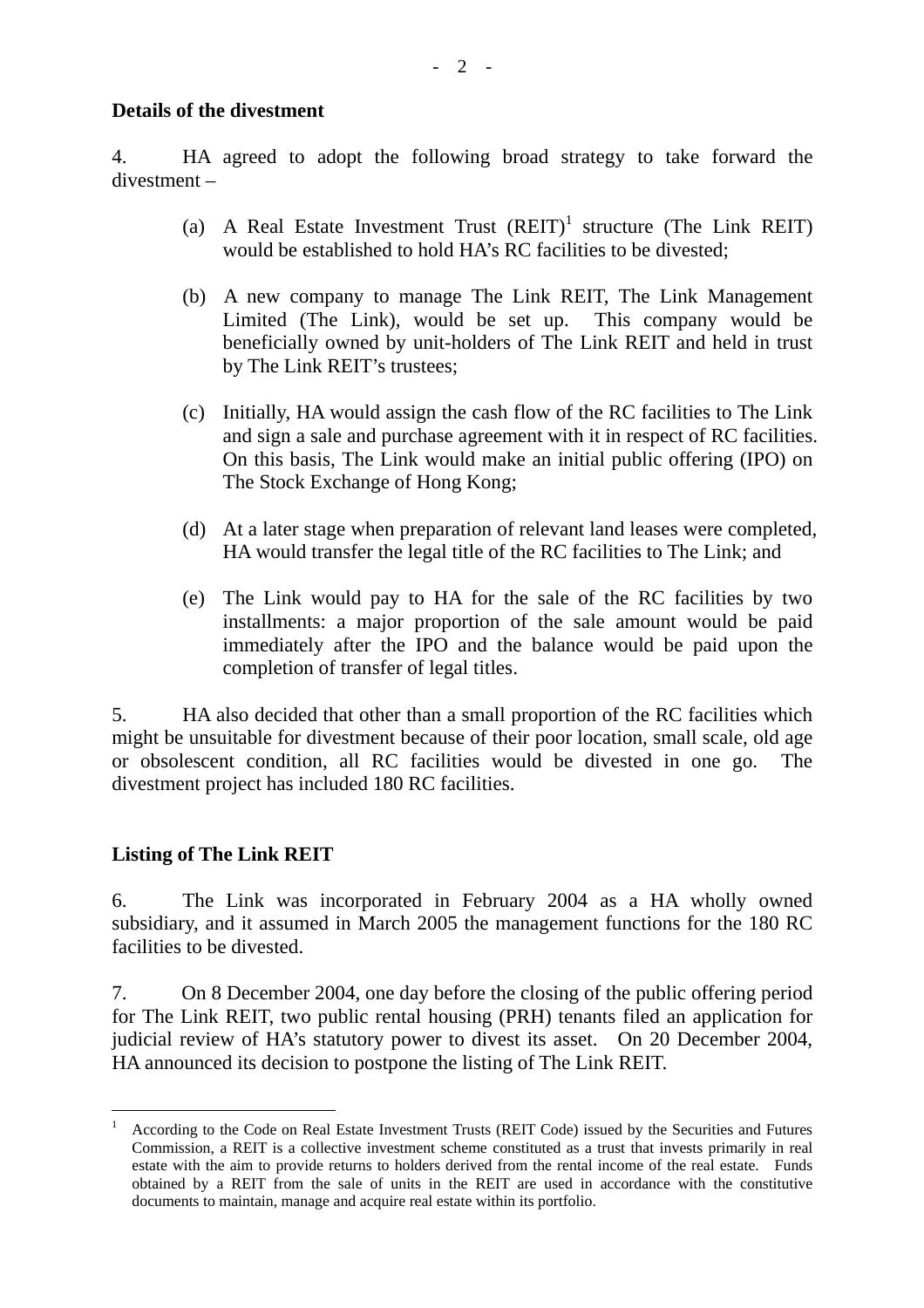8. On 20 July 2005, the Court of Final Appeal ruled that HA had the power to divest its RC facilities. HA then announced on 6 September 2005 the decision to re-launch the global offering of units in The Link REIT. On 14 November 2005, an Offering Circular for the re-launched IPO was issued. The Link REIT was subsequently listed on 25 November 2005. The total proceeds received by HA from the divestment amounted to \$34.1 billion.

## **Major concerns expressed by Members on the divestment project**

## Discussions at Panel meetings

9. The Panel on Housing was first briefed on the divestment project on 3 November 2003, after HA had agreed in principle to divest its RC facilities. Members also received progress up-date on the divestment project and discussed its possible impacts at subsequent meetings held in 2003, 2004 and 2005. Some members expressed reservations about and stated opposition to the divestment project. Their major concerns are summarized in **Appendix I**.

#### *Impact of the divestment on commercial tenants*

10. Of particular concern to the Panel on Housing was the impact of the divestment on commercial tenants and service providers of RC facilities. In this regards, the Panel met with deputations coming from the retail, catering, and medical sectors for views on the subject at the meeting on 5 July 2004. A list of concerns and suggestions raised by the commercial tenants are set out in **Appendix II**. In this connection, members considered that The Link should maintain dialogue with the commercial tenants to see how their concerns could be addressed, and that the Administration should play an active role in the process.

11. When the subject was discussed at the meeting of the Panel on Housing on 20 October 2005, members expressed concern about the rent policy and the rent-setting mechanism of The Link. They considered it necessary for The Link to maintain dialogue with shop tenants to address their concerns about possible rental increases. The Chief Executive Officer of The Link (CEO/The Link) said that rental increase was not the key point of The Link's business strategies as evidenced from the Offering Circular. The Link's primary focus would be on controlling operating costs and improving operational efficiency of the divested RC facilities as set out in the Offering Circular. The Link intended to implement various initiatives aimed at improving the overall commercial attractiveness of, and shopper traffic and tenants' sales at, the divested RC properties, which would in turn enhance their rental potential. Like any landlord, The Link would consider a variety of factors, such as the trades operated by the tenants, the market situation and the rental value of similar premises in the vicinity, when setting rent. The market mechanism would effectively point to any adjustments required to keep the rents at a reasonable level. The Link viewed the shop tenants as an important partner of its business and was keen to maintain communication with them. The Link would pro-actively approach the shop tenants to discuss tenancy renewal before the expiry of their tenancy agreements.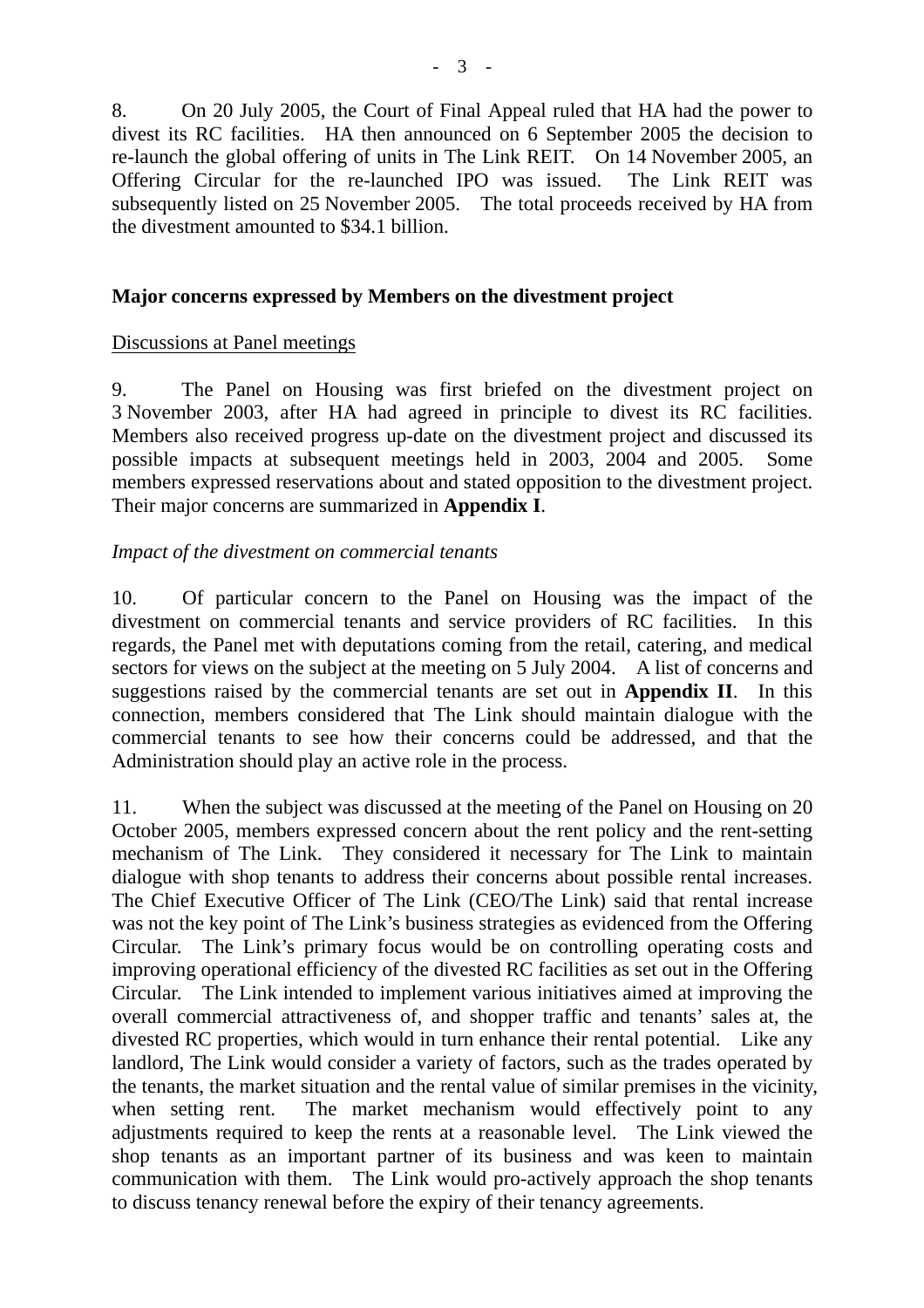#### *Protection of interest of commercial tenants and tenants of public housing estates*

12. At the meeting of the Panel on Housing on 20 October 2005, concern was raised about how the Administration or HA would protect the interests of the commercial tenants and PRH tenants after completion of the divestment project. In particular, some members expressed concern on whether there were measures to ensure RC facilities would continue to serve residents of the housing estates, prevent possible joint actions taken by significant holders of The Link REIT to replace the Board of Directors of The Link, sell The link REIT's assets, or demand for higher returns by imposing huge rent increase on the commercial tenants concerned. CEO/The Link assured that The Link would adhere to the guideline of maintaining a large and diversified portfolio of convenience-based RC facilities to continue serving the residents, the visitors and others. According to the Administration, HA had taken into account the multiple layers of protection available to a REIT in designing the structure of The Link REIT with a view to addressing concerns about one or a group of investors acquiring a controlling interest in The Link REIT. Under the REIT Code of the Securities and Futures Commission and/or the Trust Deed of The Link REIT, there are features that may limit the ability of a significant unit-holder from controlling The Link REIT to its advantage beyond what is realized by unit-holders generally. Such features are set out in **Appendix III**. The Administration further advised that, in the divestment of the 180 RC facilities, HA had adopted a fundamental principle that the facilities should continue to be used for retail or car-parking purposes after the divestment. This principle had been incorporated into relevant provisions in the property sale and purchase agreement and in the land leases for the facilities concerned. Any entity owning or controlling those facilities had to comply with those provisions. In other words, any change in the management or control of the facilities would not affect the facilities to be continuously used for retail or car-parking purposes, and would not affect the terms of use prescribed by the applicable land lease.

#### *Concerns about the listing of The Link REIT*

13. Abnormal price movements on The Link REIT arising from continuous acquisition of substantial units by hedge funds in November 2005 and potential conflict of interest between Mr Paul CHENG's advisor role with Deutsche Bank and his role as the Chairman of the Board of Directors of The Link (the Board) aroused considerable public concern. The Panel on Financial Affairs discussed the conflict of interest issue and other financial issues involved in and after the listing of The Link REIT at its meetings on 14 December 2005 and 3 April 2006. The relevant papers and minutes of meetings are hyperlinked in **Appendix VII**.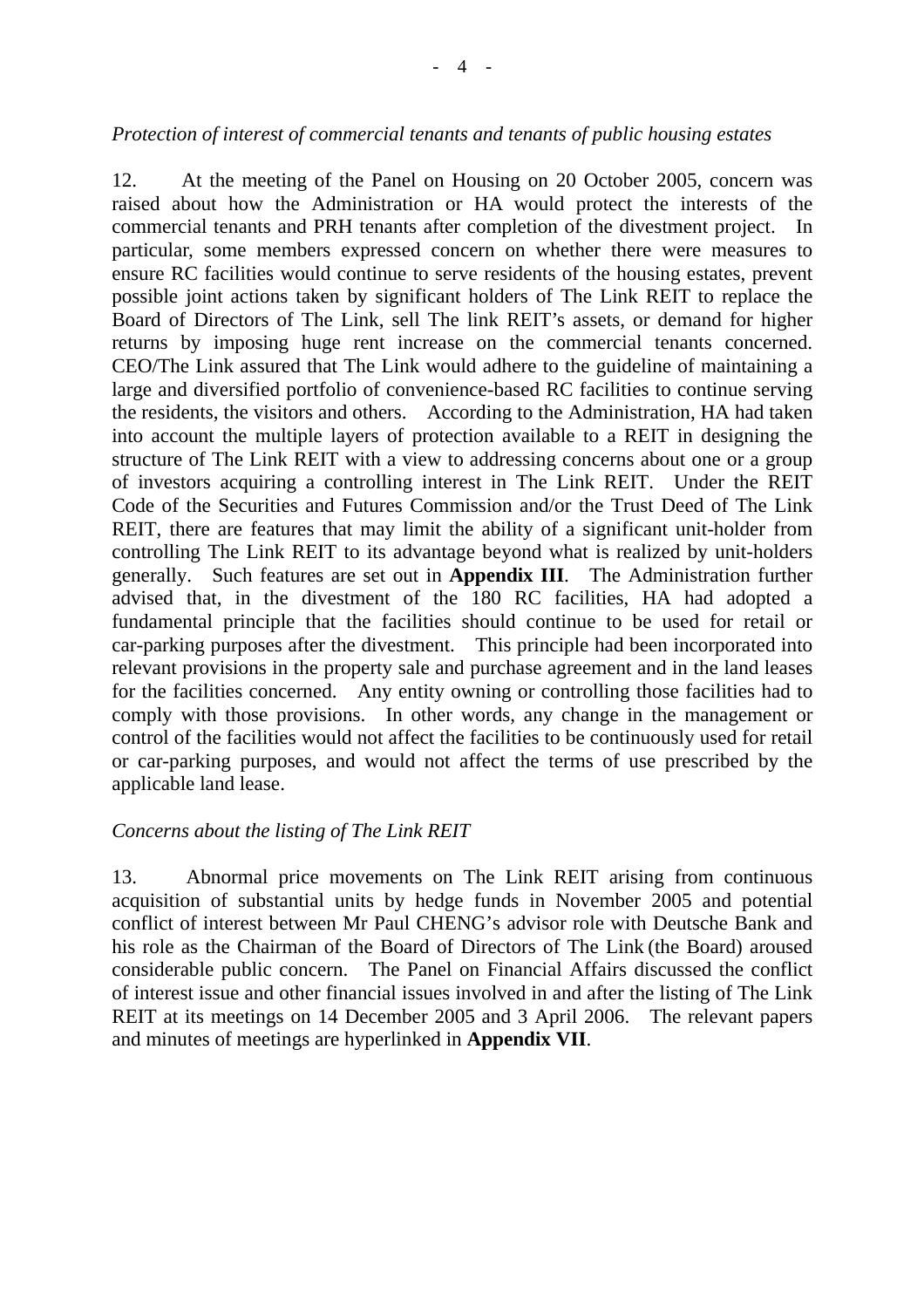#### Discussions at Council meetings

14. Given that the Administration and HA had disregarded the motion passed by the Panel on Housing at the meeting on 22 November 2004, inter alia, to put the listing of The Link REIT on hold, a motion for adjournment for the purpose of discussing the divestment was moved at the Council meeting on 1 December 2004. In view of the far-reaching implications of the Government's privatization plan, including The Link REIT, a motion demanding the suspension of privatization plans was moved at the Council meeting on 1 June 2005. The two motions were negatived. The wording of the motions is set out in **Appendix IV**.

15. In view of public concern on the divestment of HA's RC facilities, the impacts of the projects on stakeholders, the listing arrangements for The Link REIT, LegCo Members have been monitoring development of the subject through raising questions at the Council meetings during 2004 to 2006. The details are hyperlinked in **Appendix VII**.

## **Concerns about the work of The Link after the listing of The Link REIT**

16. After the listing of The Link REIT, complaints concerning rent increases on commercial premises in The Link's shopping centres and markets, as well as management problems of operators engaged by The Link continue to emerge and arouse wide public concern. While acknowledging The Link has become a private entity, given that the provision and management of divested RC facilities have great impact on the daily life of PRH tenants, members of the Panel on Housing consider The Link has a corporate social responsibility to ensure proper provision and management of such facilities in meeting tenants' need. The Administration or HA also has the responsibility to ensure the continued provision of suitable and adequate RC facilities to PRH tenants as stipulated in the Housing Ordinance (Cap. 283) (HO) in order to protect their interest after the divestment of RC facilities.

17. To address the above concerns, the Panel on Housing invited representatives of The Link and the Administration to the meeting held on 9 May 2006 to discuss the provision and management of RC facilities in PRH after the divestment of the facilities by HA. At the meeting, members expressed deep disappointment that no representative from The Link attended the meeting and passed a motion to invite representatives from The Link again, in particular, Mr Paul CHENG, Chairman of the Board, and Mr Victor SO, CEO/The Link to attend a Panel meeting. Where the above officers of The Link refuse to attend the meeting again, the Panel would consider exercising the power conferred under the Legislative Council (Powers and Privileges) Ordinance (Cap. 382) to order the attendance of the persons. Meanwhile, arising from reported complaints about service contractors of The Link changing the work shift pattern of their security personnel and introducing a pay cut for their cleansing workers from June 2006, members of the Panel on Manpower expressed concern about the protection of interests of non-skilled workers engaged in services contracted out by The Link.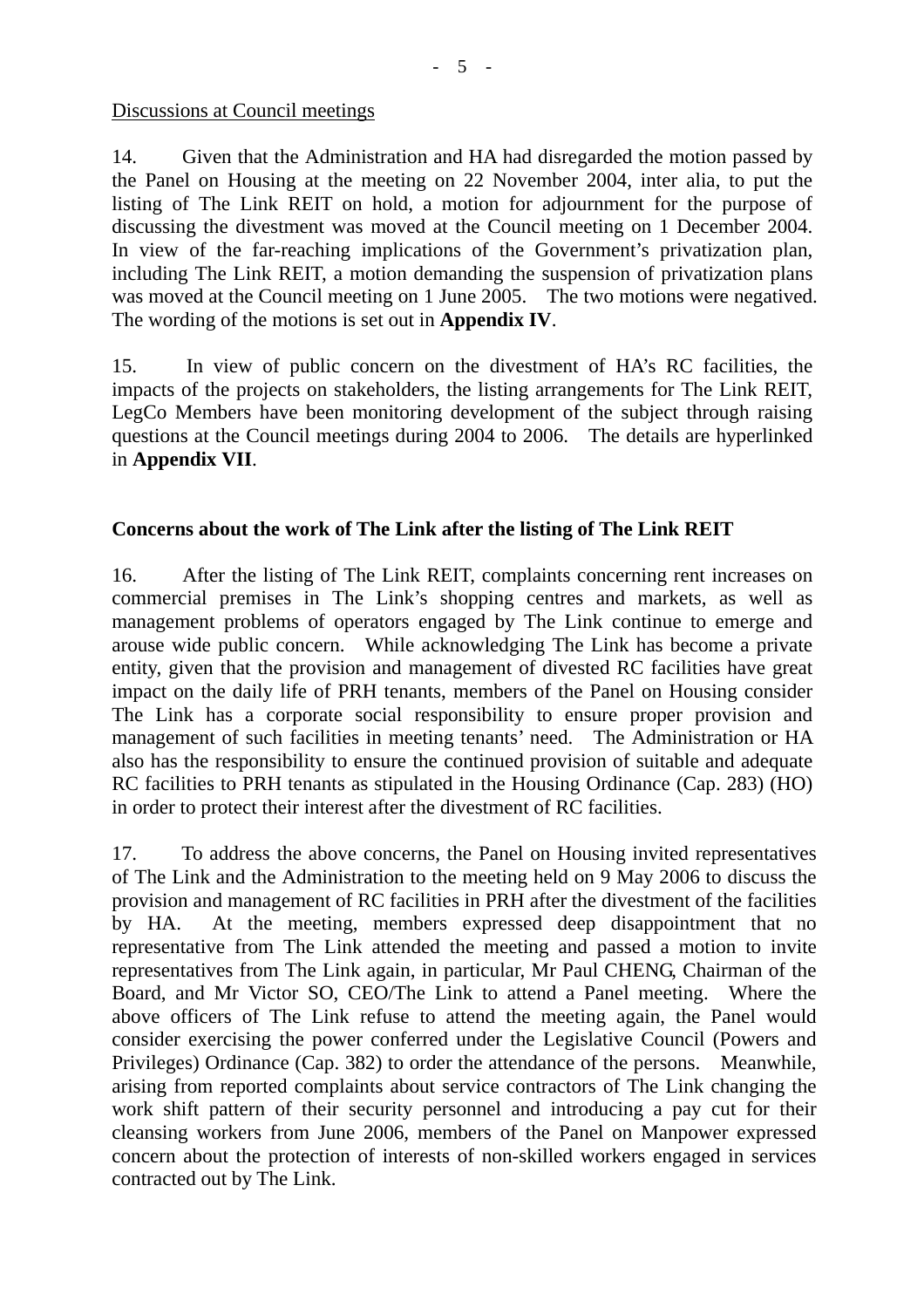18. A joint meeting of the Panel on Housing and the Panel on Manpower was held in June 2006 with representatives from The Link and the Administration to discuss matters relating to the provision and management of divested RC facilities and protection of interests of non-skill workers engaged in services contract out by The Link. At the joint meeting, members expressed deep disappointment about rent increases by The Link on its commercial premises, which might force small businesses to close and have negative impact on consumers who were mainly PRH tenants. Despite The Link's claim that there had been increase in patronage and shoppers' traffic in the majority of its shopping centres, members were not convinced and urged The Link to honour its previous undertaking of enhancing the overall commercial attractiveness of retail properties before considering rent increases on the commercial properties. Consideration should be given to providing parking promotions at shopping centres with low patronage to attract more shoppers and promote business therein. Members also called on The Link to continue with the concessionary rent arrangement for welfare facilities, such as clinics, to meet the needs of PRH tenants; and temporary use of venues by non-profit making bodies for holding community activities. Regarding the protection of interests of non-skilled workers engaged by The Link's service contractors, members expressed grave concern about The Link's plan to reduce some 1 400 jobs. While acknowledging the need for The Link to enhance its management quality and customer services through making manpower arrangements according to individual facilities' shopper traffic patterns and needs, members urged The Link to give priority to existing staff in the recruitment of customer service personnel. The Link was called upon to ensure reasonable working conditions and level of wages for non-skilled workers, strengthen monitoring of its contractors to stop labour exploitation, set standards on wage levels and working hours for contractors to follow, and adopt the Government's practice of only engaging service contractors who offered wage rate for non-skilled workers not lower than the average monthly wages for the relevant industry/occupation as published by the Census and Statistics Department's Quarterly Report of Wages and Payroll Statistics. Service contractors who had committed employment-related offences should not be considered in The Link's tendering exercises. Members also considered that in pursuing its commercial objectives, The Link should maintain dialogue with LegCo and the community. Continuous dialogue and enhanced communication between The Link and stakeholders would be conducive to resolving problems and avoiding misunderstanding. Responding to the various concerns raised be members and the public, CEO/The Link stressed the company's commitment to providing better service to customers and PRH tenants, and protecting the interests of non-skilled workers. A wide range of improvement measures had been and would continue to be implemented progressively to deliver attractive shopping and leisure destination for shoppers, which better suits their needs, tastes and affordability. The Link had been maintaining regular dialogues with various stakeholders including customers and commercial tenants. It would follow up on the various complaints and closely monitor its contractors.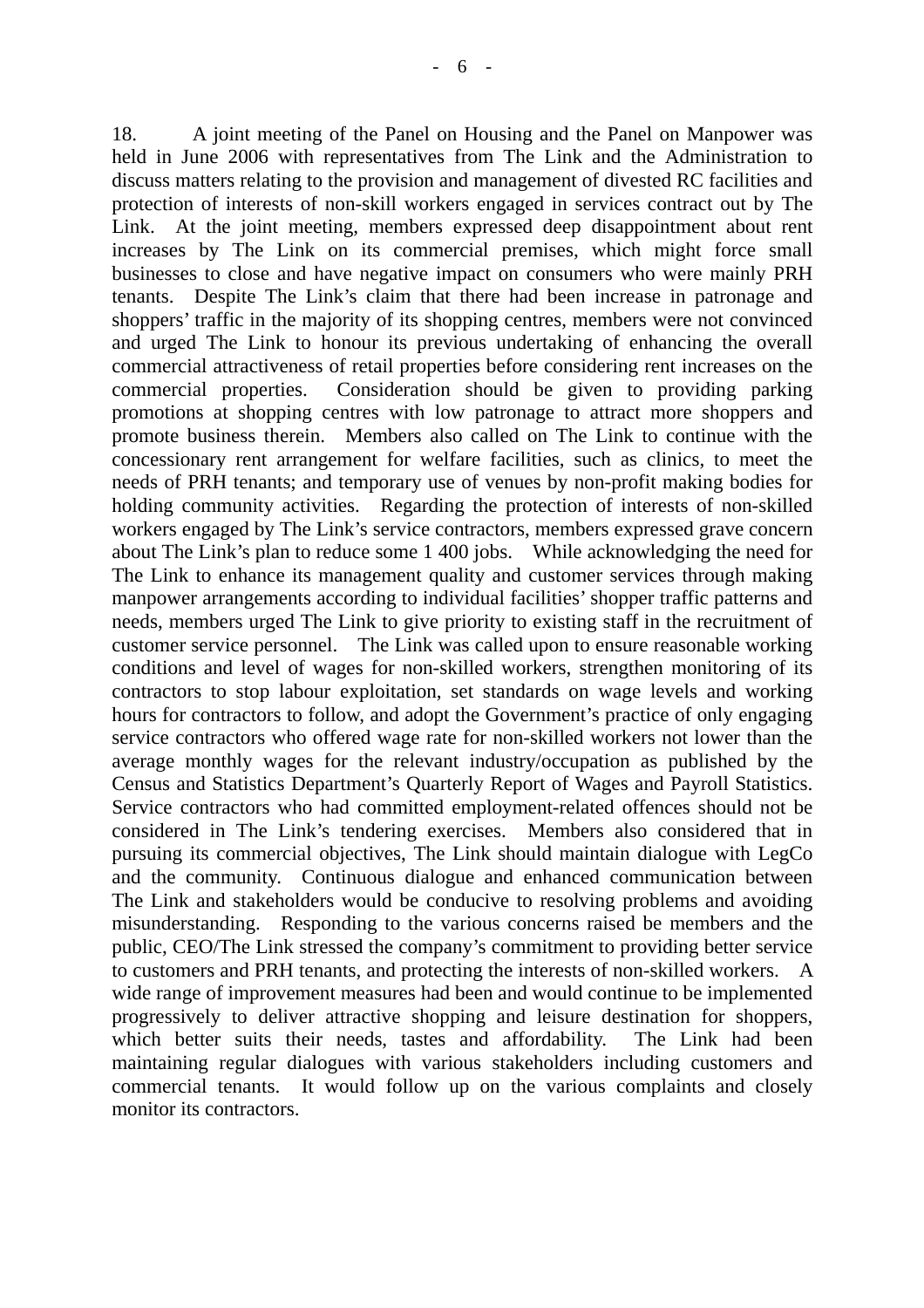#### **Latest developments**

19. On 29 June 2006, The Link announced the first financial performance of The Link REIT covering the period from 25 November 2005 to 31 March 2006. The Link REIT has made good performance and delivered to the unitholders a 10% higher Distribution per Unit return than the forecast given in the Offering Circular.On 21 November 2006, The Link announced the interim results of The Link REIT for the half-year period ended 30 September 2006. The Link REIT has made good performance and delivered a Distribution per Unit 6.3% higher than its commitment on annualized basis. During the half-year period, the average rent reversion rate for the property portfolio and the retail shopping space were 8.3% and 9.3% respectively.

20. Recently, there have been media reports about The Link's plan of grouping existing clinics and medical laboratories scattered in public estates to form medical centres in its shopping malls. On 4 December 2006, the Hong Kong Medical Association issued a press release about complaints lodged by doctors practicing in the housing estates managed by the Link. There was allegation against The Link refusing to renew tenancies for doctors in housing estate commercial centres and attempting to relocate them to unfavourable sites without prior consultations. The press release is in **Appendix V**.

21. A written question on medical centres in the shopping centres managed by the Link was raised at the Council meeting on 20 December 2006. The question and the Administration's reply are in **Appendix VI**.

#### **References**

22. The relevant papers relating to the subject with their hyperlinks are in **Appendix VII**.

Council Business Division 1 Legislative Council Secretariat 3 January 2007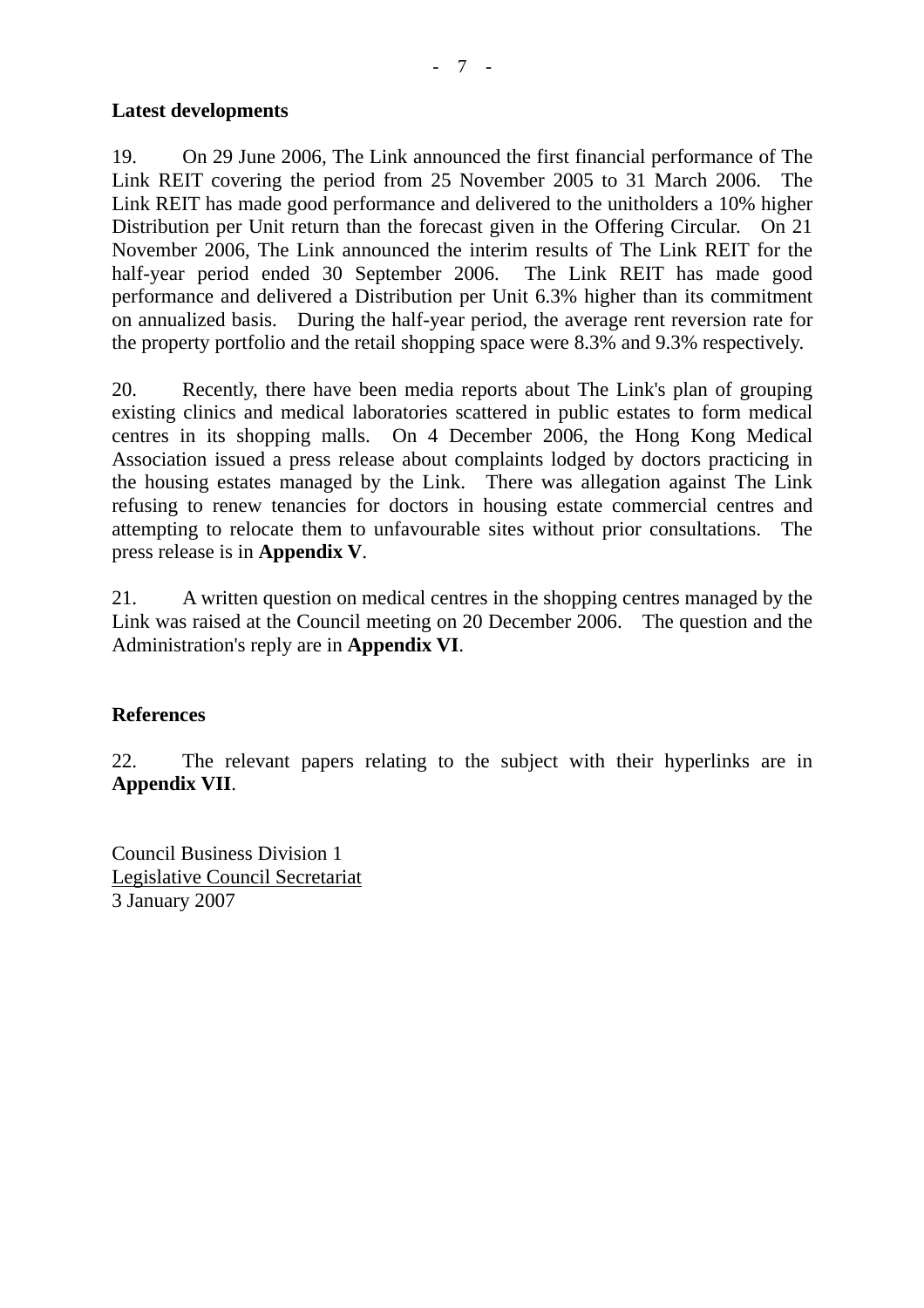# **Members' major concerns expressed at meetings of the Panel on Housing**

## Impact on HA's financial situation

 Noting that rental income from the RC facilities was a major source of recurrent income for HA, Panel members were concerned that HA would incur deficit in the long run after divestment of these facilities.

## Impact on staff of the Housing Department

2. As the divestment would affect some 650 civil servants, ranging from professionals to front-line officers, currently managing or maintaining the RC facilities, concern was raised on the job security of staff, in particular contract staff in the Housing Department (HD). According to the Administration, a voluntary exit scheme (VES) would be introduced for those who wished to leave the civil service. VES would cover only the 646 departmental grade posts being identified to be surplus to requirement arising from the divestment. Any civil servants working in HD who were in the same ranks as these 646 posts would be eligible to apply, provided that they had more than five years' active service prior to normal retirement and were not subject to disciplinary proceedings. The benefits under the VES would include, inter alia, immediate payment of pension benefits irrespective of whether or not the officer concerned had attained the normal retirement age, but subject to completion of the stipulated minimum qualifying length of service. It was expected that some of the existing staff might be required to support the new company during the initial stage through secondment or service contracts. Staff might also be recruited by the new company given their operational knowledge and experience. Members however remained concerned that the introduction of VES and redeployment of surplus staff might not resolve the problem. They urged the Administration to sort out measures to mitigate impact on the contract staff.

3. At the special meeting of the Panel held on 22 November 2004, members received an update on the latest progress of the divestment. According to the Administration, HD would redeploy surplus staff to other duties such as estate management, and there would not be any forced redundancy of civil servants arising from the divestment. On the progress of VES, the Administration advised that during the two-month application period ending 18 September 2004, 156 civil servants in HD had applied for VES. The Administration later advised that 72 applications were approved and 84 applications were subsequently withdrawn. Among the 72 approved applications, 13 joined The Link. An additional 48 HD staff not eligible for VES had also joined The Link.

4. As regards members' concern about the impact of the divestment on contract staff, the Administration's explanation was that all possible measures had been considered to mitigate the impact. These included introducing more flexible contract terms to enable job sharing and redeploying surplus contract staff to other jobs in HA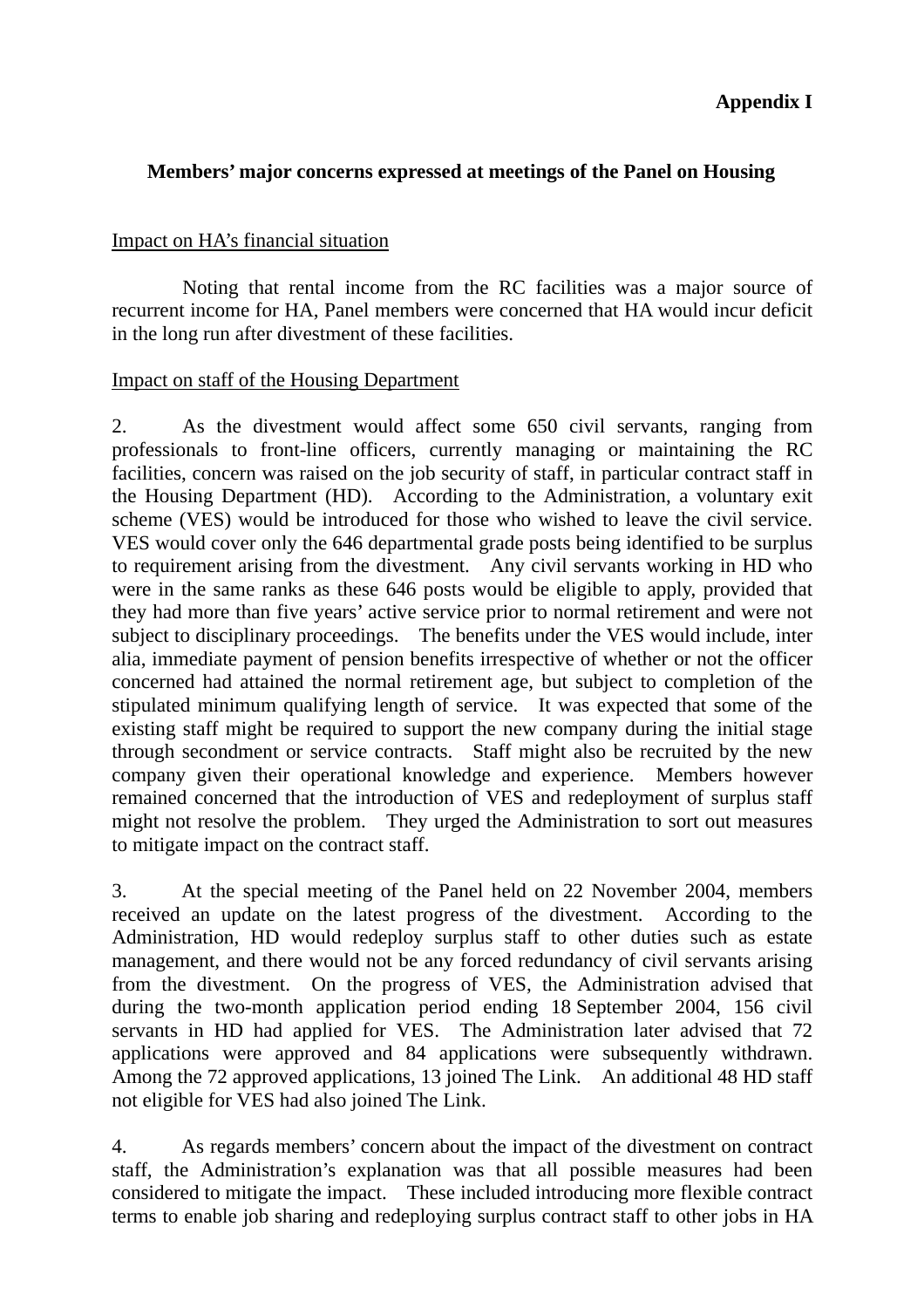as far as possible. A scheme had also been worked out to assist outgoing contract staff to better equip themselves for the job market through training, and to recommend them to prospective employers where appropriate. There had been some successful cases. At the Panel meeting on 20 October 2005, the Administration advised that 44 contract staff had joined The Link.

## Impact on commercial tenants

5. Of equal concern to the Panel was the impact of the divestment on stakeholders, such as commercial tenants and service providers. At the Panel meeting on 5 July 2004, 10 deputations coming from the retail, catering, and medical sectors were invited to express views on the subject. Their main concerns included rent increase, security of tenure, continuity of letting/contracting policies, payment of stamp duty, changes in trade mix as well as policies on name change and fire insurance, etc. A list of their concerns and suggestions are set out in **Appendix II**. In this connection, members considered that the new company should maintain dialogue with the commercial tenants to see how their concerns could be addressed, and that the Administration should play an active role in the process.

6. When the subject was again discussed at the Panel meeting on 22 November 2004, members noted the following major requests raised by the Concern Group on Divestment of Housing Authority's Retail and Car-parking Facilities –

- (a) The Link should ensure existing tenants would have priority in renewing their tenancy agreements and be able to opt for contracts of three, six or nine years;
- (b) A transparent and reasonable rent adjustment mechanism linked to the consumer price index be established; and
- (c) An exit clause be included in the tenancy agreements to enable existing commercial tenants to terminate the agreements should they find difficulty in adopting to the new tenancy arrangements introduced after the listing of The Link REIT.

Members called upon HA and The Link to seriously consider the above requests given that many existing lease conditions were not included in the tenancy agreements but governed by HA's tenancy policy, which might not be adopted by The Link having regard to its commercial nature. Some members held the view that HA should secure an undertaking from The Link to accede to the requests, bearing in mind that some of these commercial tenants were resettled to HA's commercial premises as part of the resettlement programme to reprovision shops in cottage areas displaced by previous clearance operations. Consideration should also be given to exempting existing commercial tenants from new arrangements, if any, to be introduced by The Link. According to the Administration, it would not be appropriate to impose any condition on how The Link should manage the RC facilities. Nevertheless, it undertook to convey members' requests and views to The Link for consideration. Not being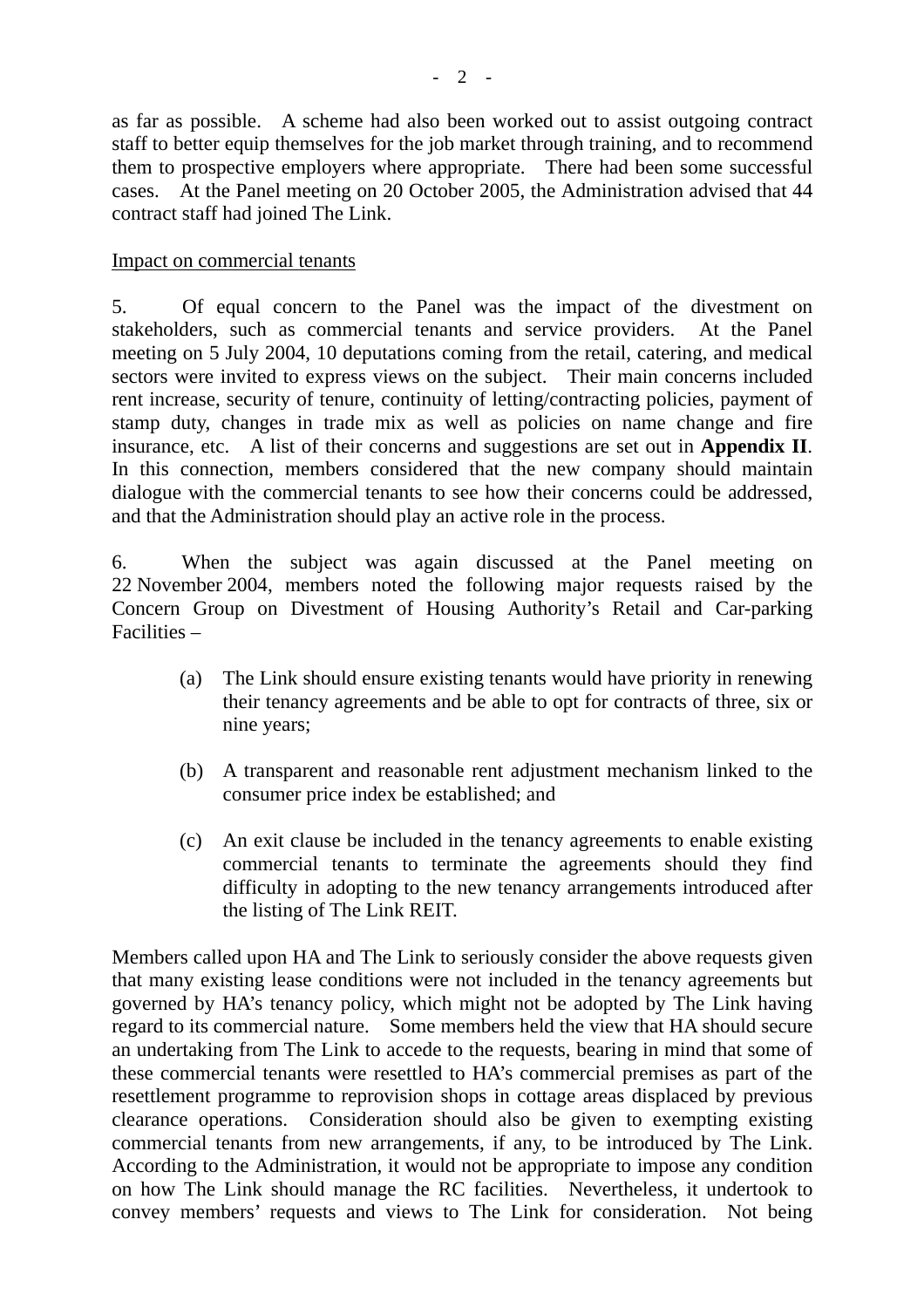convinced by the Administration's response, the Panel passed the following motion –

"That this Panel urges the Housing Authority (HA) and The Link Management Limited (The Link) to jointly discuss with the commercial tenants as soon as possible the specific transitional arrangements, including the tenancy policy, in concrete terms before the listing of the Real Estate Investment Trust, so as to ensure that the commercial tenants will not suffer a sharp increase in rent, or even be forced out of business as a result, thereby saving the residents from having to bear the adverse impact of rising prices; and that the HA should put the listing arrangements on hold until a consensus has been reached between The Link and the commercial tenants."

#### Operation and structure of the new company

7. Members had expressed the following concerns about the operation and structure of the new company –

- (a) There was a possibility of monopoly or oligarchy of the RC facilities by a limited number of big corporations which had sufficient financial strength to buy up all the shares of the new company;
- (b) If HA did not retain any share in the new company, it would not have any role to play in its management to ensure continuity of tenancy policy;
- (c) The new company should have a proper corporate structure to ensure that it would not be controlled by a few persons and the terms of its board of directors would not be extended indefinitely; and
- (d) After divestment, the RC facilities would be operated fully on a commercial basis. The new company would be more ready to increase rents and the burden of which would eventually be passed onto consumers in terms of higher prices for goods and services.

#### Transparency of the divestment exercise

8. Members stressed the need to enhance the transparency of the divestment exercise, which in their view was important to facilitate proper monitoring of the process and to assure the commercial tenants that their interest would not be compromised by the divestment. They however noted with disappointment that the Administration was not able to disclose the listing details prior to publication of the relevant prospectus under the listing regulations.

## Valuation of the retail and car-parking facilities

9. There were concerns that the RC facilities were sold at a low price at the expense of taxpayers' money. A member was sceptical that HA had deliberately under-estimated the full market value of the RC facilities in order to get a higher yield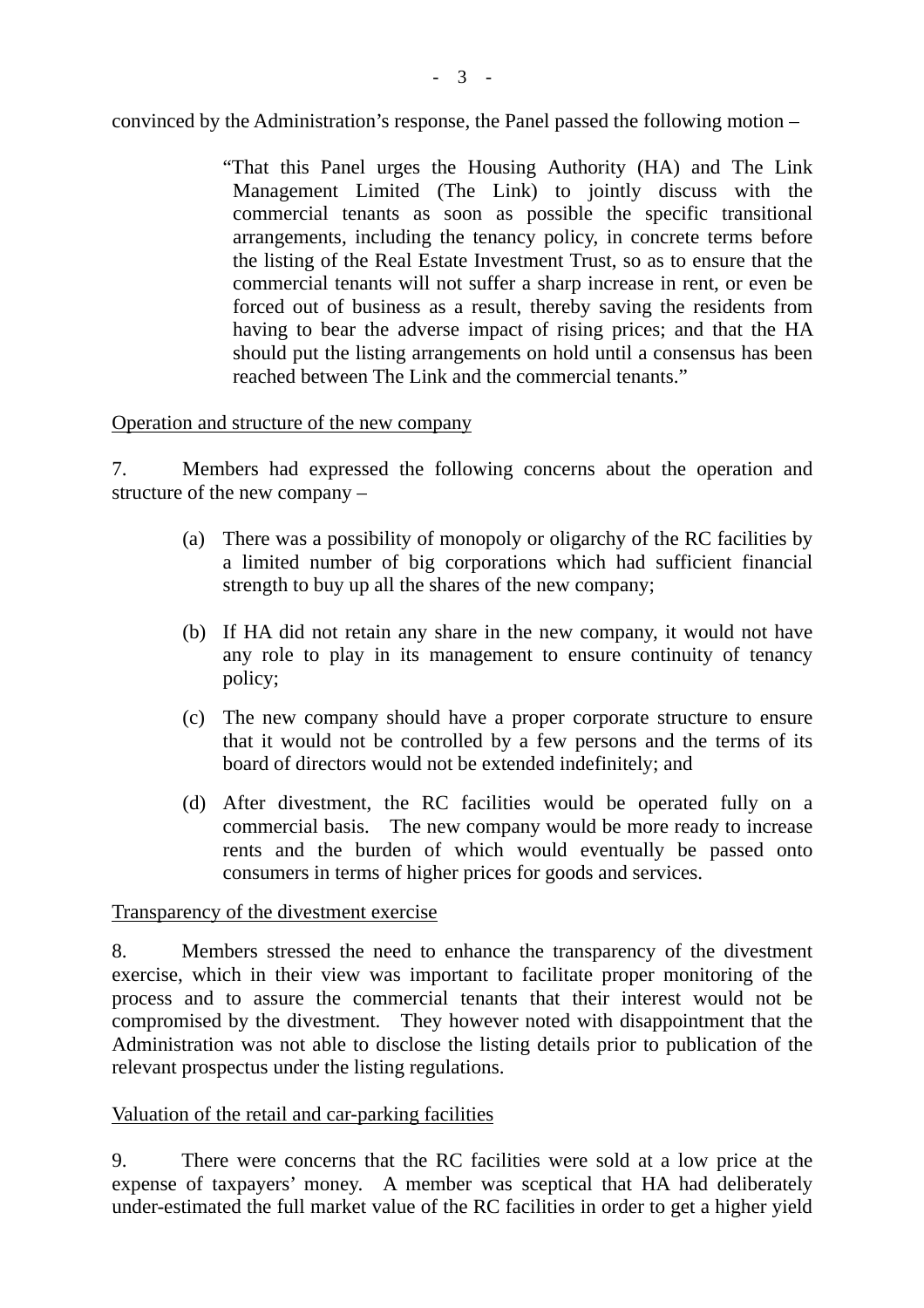for investors. Another member cast doubt on the credibility of the valuation, which according to him, was conducted behind closed doors. Besides, one of the personnel involved, namely the Chief Executive Officer of The Link Management, had a notorious track record and questionable integrity. He considered that the Panel should not accept the HA's divestment plan until specific details on the valuation and relevant arrangements were available. The Administration's explanation was that according to legal advice, disclosure of the valuation details would be problematic in the light of local and overseas listing regulations.

*(Source: Extracts from the background brief prepared by the Legislative Council Secretariat LC Paper No. CB(1)62/05-06(01))*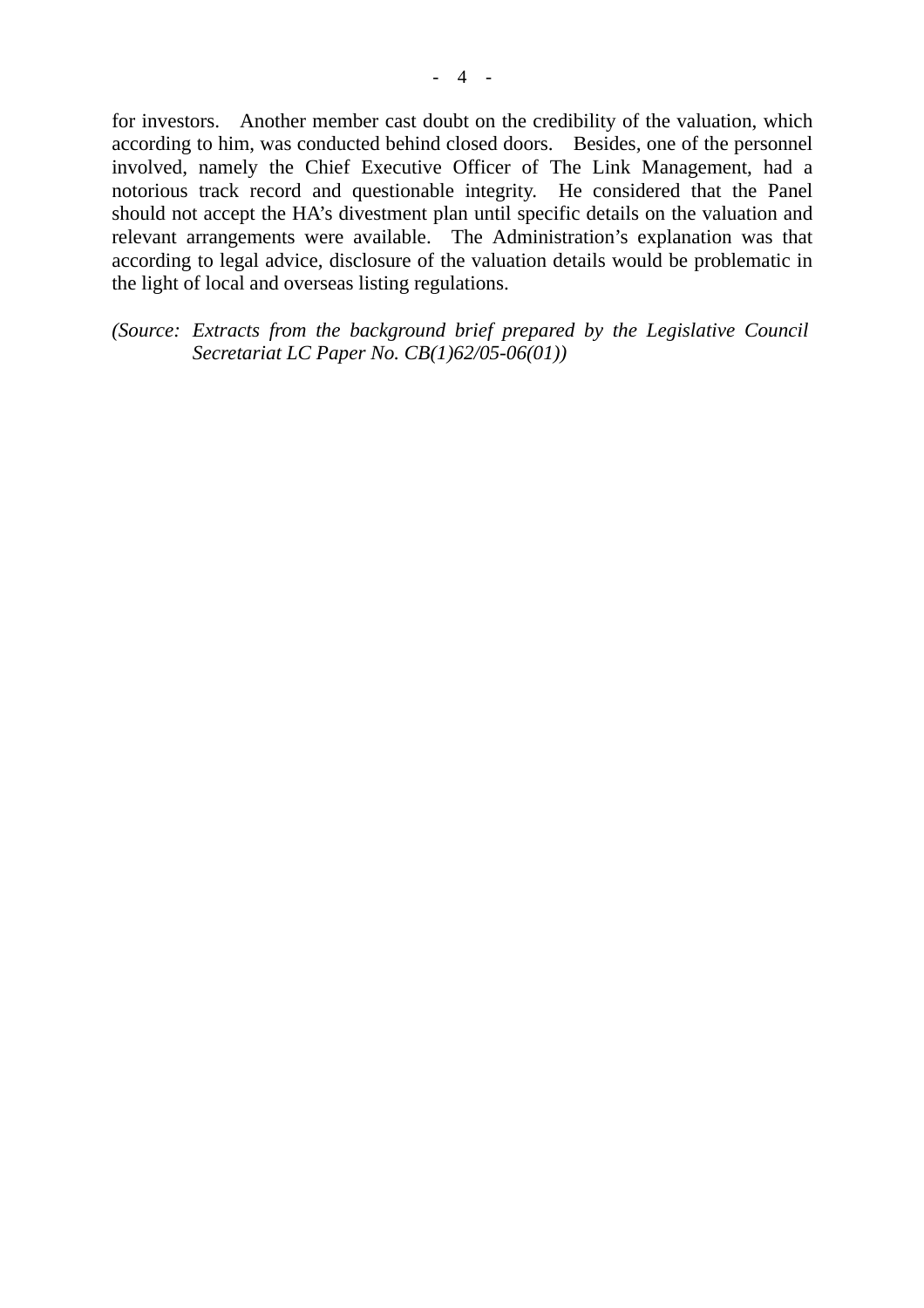# **Appendix II**

## **Major concerns and suggestions raised by commercial tenants on divestment of retail and car-parking facilities of the Housing Authority**

#### **1. Rental policy**

- 1.1 Rental increase by MgtCo for pursuit of higher profits?
- 1.2 Possibility of rent review on a three-year cycle, in accordance with Consumer Price Index (CPI) movements?

## **2. Various tenancy terms**

- 2.1 Continue with the existing arrangement, including those for
	- (a) air-conditioning charges;
	- (b) management fees (of which the rent is inclusive);
	- (c) rent deposit (ie generally two-months' rent, in cash and / or bank guarantee);
	- (d) exemption from stamp duty payment;
	- (e) area of letting being expressed in Internal Floor Area, instead of Gross Floor Area;
	- (f) negotiation mechanism on rental levels; and
	- (g) termination of tenancy
- 2.2 As a comfort to sitting commercial tenants
	- (a) Will they be eligible (or enjoy priority) for tenancy renewal? [Note : Some groups have asked for tenancy renewal up to 9 years.]
	- (b) Alternatively, will the tenancy period for these tenants be extended (say, to 5 years)?
	- (c) Will MgtCo be prohibited from exercising "early termination" provision against these tenants?
- 2.3 Any one-off and unconditional waiver for the so-called "conspired sub-letting"?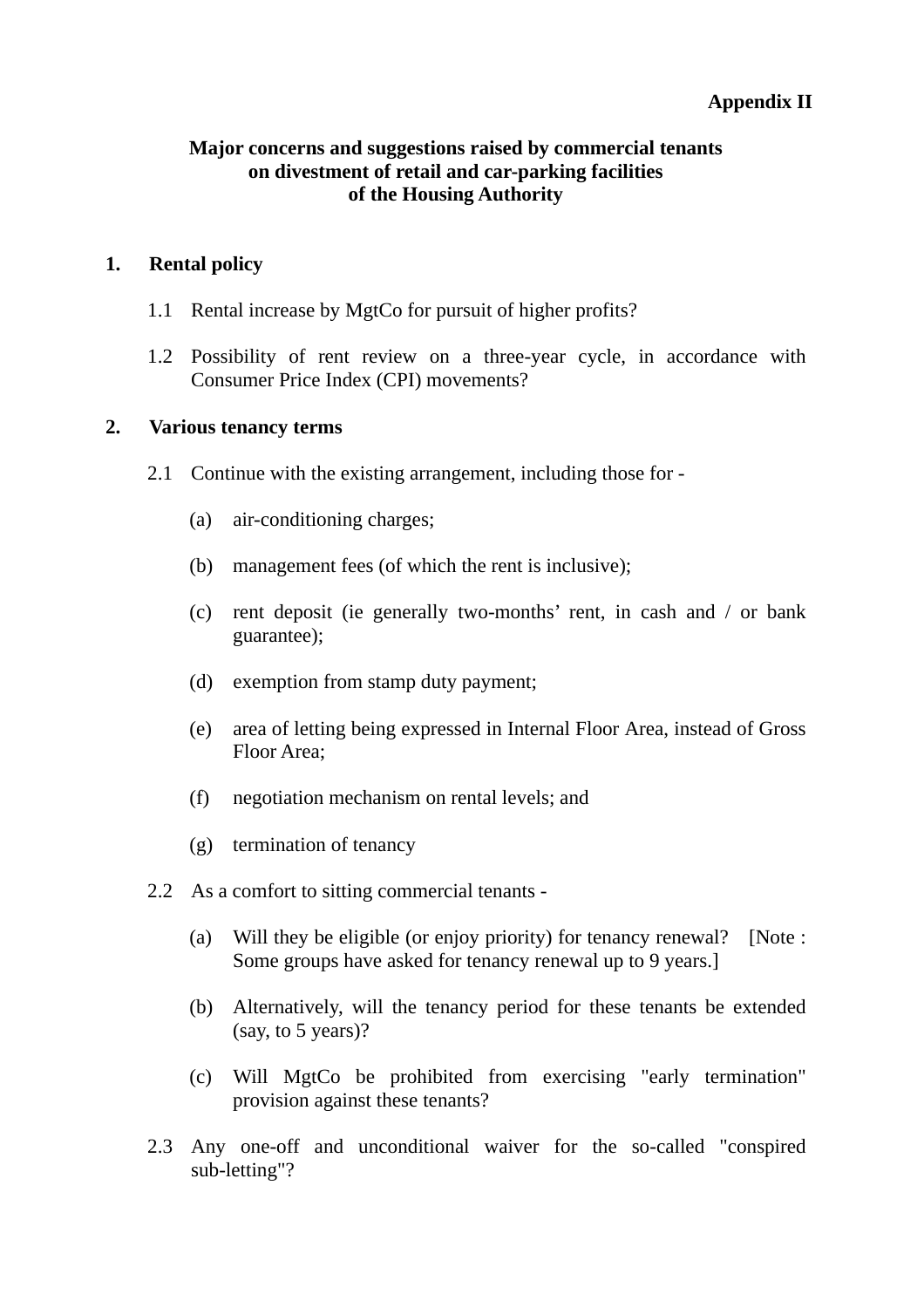- 2.4 Any ex-gratia payment (and, for those let on premium tender, return of premium) to those opting to move out, or those with tenancies not renewed by MgtCo?
- 2.5 Insurance against damage to the premises (by fire and other perils such as typhoon and flood) continues to be provided at the cost of the landlord?
- 2.6 Arrangement for commercial tenants benefited from the 2001 Rent Assessment Exercise, bearing in mind that the lower rent assessed under the exercise will expire by end of October 2004?
- 2.7 Arrangement for rent relief measures such as "rent adjustment" for new estates with slow population intake?

#### **3. Trade mix**

- 3.1 Continue with the existing trade mix to avoid unhealthy competition?
- 3.2 Prospect for MgtCo to minimize vacancy rate by compromising the original trade mix?

## **4. Interests of small tenants / social responsibility of MgtCo**

- 4.1 How to protect the interest of small tenants?
- 4.2 How to avoid monopoly / oligarchy of RC facilities by individual operators (especially those of big names)?
- 4.3 More fundamentally, how to avoid MgtCo being "taken over" by large corporations?
- 4.4 Given MgtCo's priority to financial returns, how to ensure its social responsibility (e.g. provision of healthcare services) and commitments to the tenants?
- 4.5 Will MgtCo sell off RC properties under its portfolio, as they have an incentive to do so in respect of those with low return rate?
- 4.6 Will HA retain a certain degree of control over the operation of MgtCo after divestment?

#### **5. Maintenance / repair cost**

- 5.1 Will the MgtCo take up the cost of maintenance / repair services?
- 5.2 Will the MgtCo cut the budget for maintenance / repair services for these properties given their low return rate?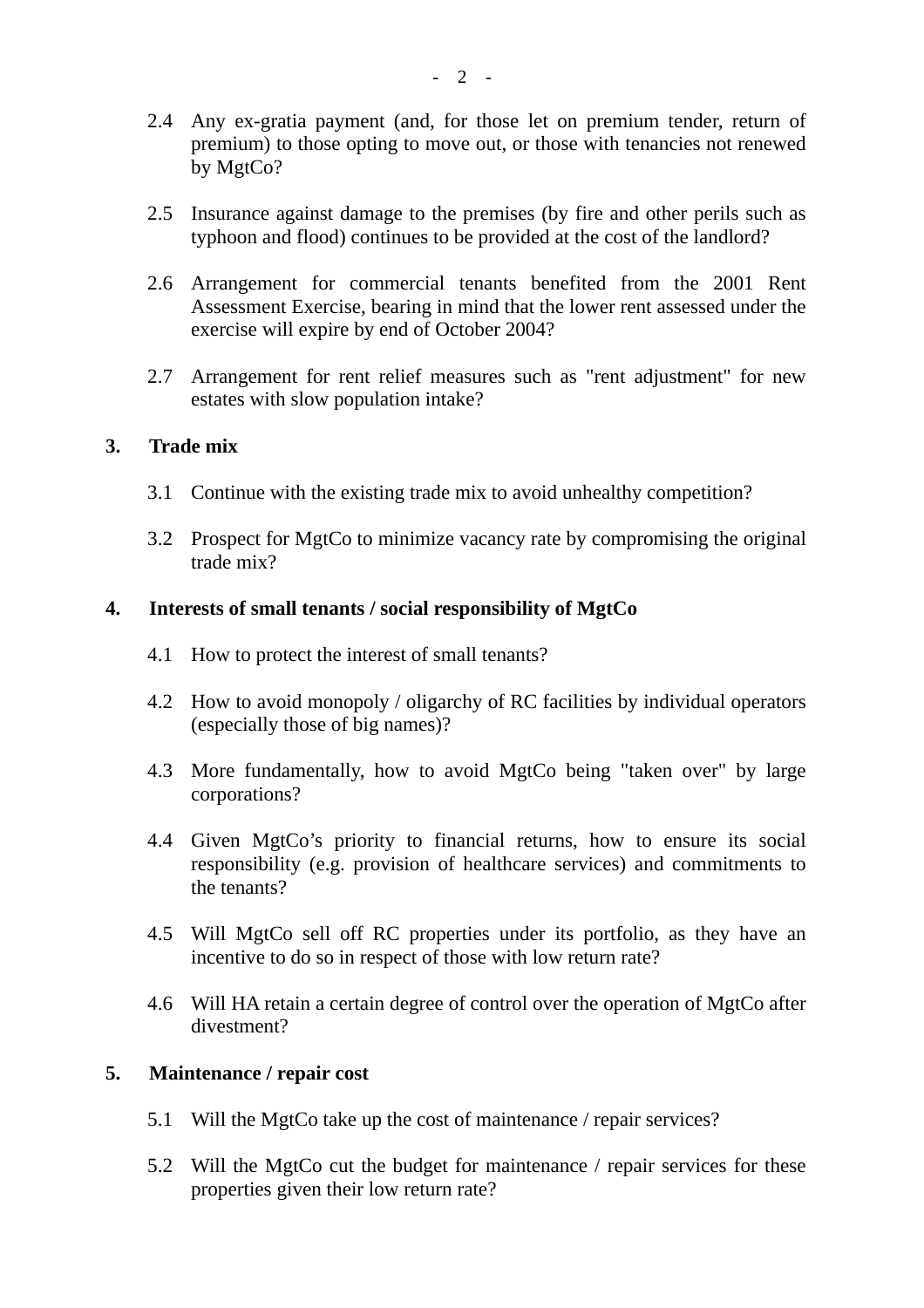#### **6. Communication channels with tenants**

- 6.1 Any channel for commercial tenants to monitor the transitional arrangement?
- 6.2 Any consultation / communication mechanism between the MgtCo management and the commercial tenants?
- 6.3 Any appeal mechanism on MgtCo's decision in future? Any mechanism to monitor its policy (e.g. rental policy) and operation?
- 6.4 Will commercial tenants be represented on MgtCo's board of directors?

## **7. Operational management**

- 7.1 Small tenants against a wider use of the single-operator system, but this is advocated by the existing "single operators".
- 7.2 Continue with the existing policy of out-sourcing carpark management to outside companies?
- 7.3 Ability for MgtCo to take up at once the management of a massive portfolio of RC facilities?
- 7.4 Will estate common areas and prohibited zones be clearly carved out to minimize potential management problems after divestment?
- 7.5 Important to ensure a smooth transfer of existing contracts or financial instruments (e.g. letter of guarantee) to MgtCo.

#### **8. Others**

- 8.1 Given all the adverse implications of the divestment project on the commercial tenants, will HA defer / call off the project?
- 8.2 Provision of clinic services according to population ratio?
- 8.3 Possible to exclude clinics from divestment, having regard to their social service nature?
- 8.4 Possible for commercial tenants to subscribe for The Link REIT units on a pre-emptive basis?
- 8.5 Possible for sitting tenants to buy their own shops?

8.6 Compensation arrangement for redevelopment?

*<sup>(</sup>Source: Annex B to LC Paper No. CB(1) 2291/03-04(08) provided by the Administration)*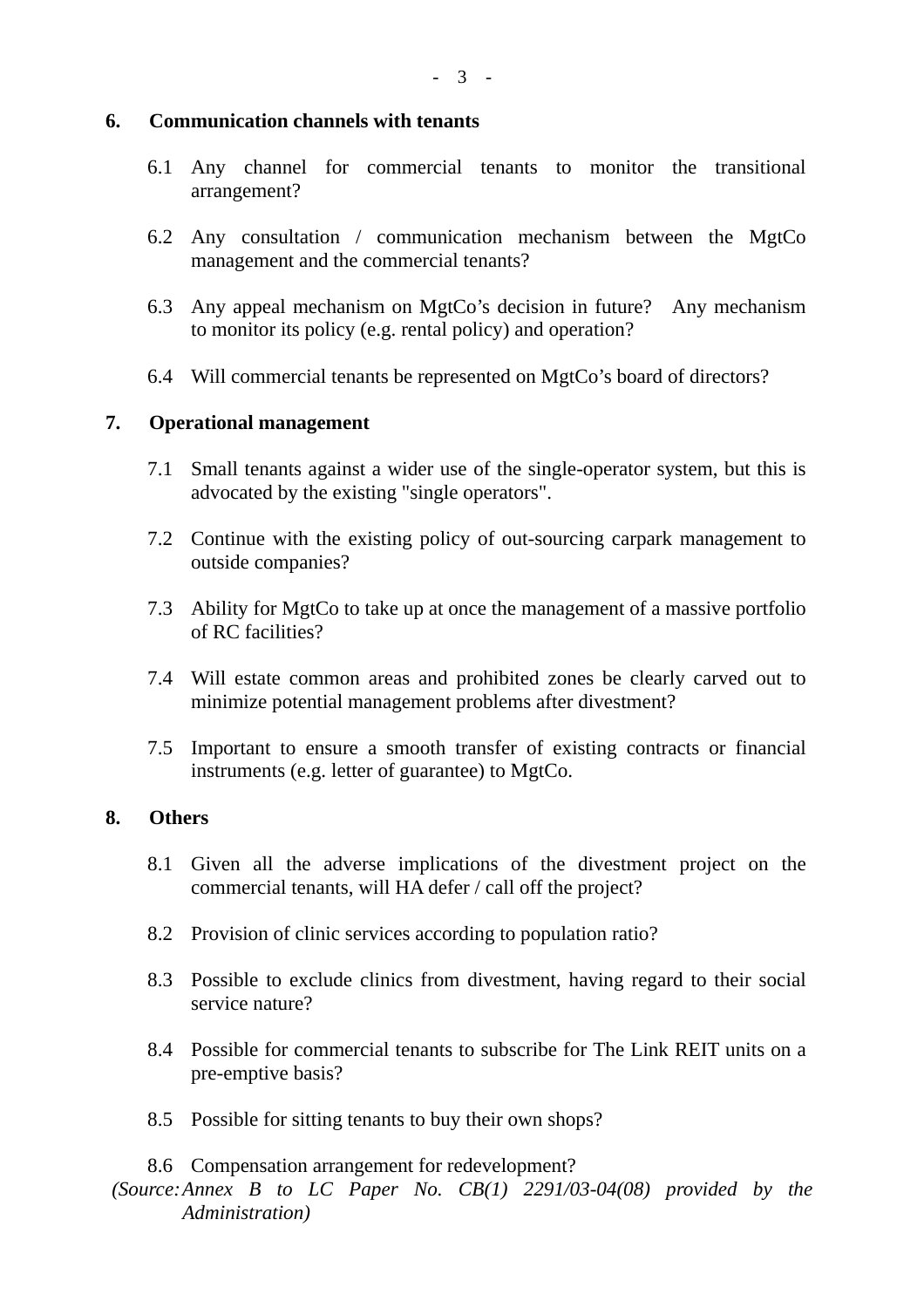## **Features under the REIT Code of the SFC and/or the Trust Deed of The Link REIT**

- (a) The Link REIT's key business must be to invest in real estate which will generally produce sustainable income. It cannot engage in property development or speculative investments. If The Link REIT wishes to sell a property within two years of its acquisition, the sale must be approved at a general meeting of unit-holders by a special resolution<sup>1</sup>.
- (b) No unit-holder has a right to require that any assets of The Link REIT be transferred to him. A significant holder<sup>2</sup> and its related parties are prohibited from voting their units or being part of a quorum for any meeting of unit-holders convened to approve any matter in which the significant holder has a material interest in the business to be conducted.
- (c) If The Link REIT is terminated, its real estate assets must be disposed of under the oversight of the Trustee by either public auction or open tender. Proceeds from the disposal will then be distributed to all unit-holders according to provisions of the Trustee Deed.
- (d) There is no provision which compels minority unit-holders to sell their units to any significant unit-holder.
- (e) Under the REIT Code, the Manager is required to distribute to unit-holders as dividends each year at least 90% of the audited annual net income after tax of The Link REIT.
- (f) The gearing ratio of The Link REIT cannot exceed 45% of its gross asset value.

 $\overline{a}$ 

<sup>&</sup>lt;sup>1</sup> The passing of a special resolution requires a quorum of two or more unit-holders holding at least 25% of all units in issue.

<sup>&</sup>lt;sup>2</sup> Under the Trust Deed, a significant holder means a person who owns 10% or more of the units in issue.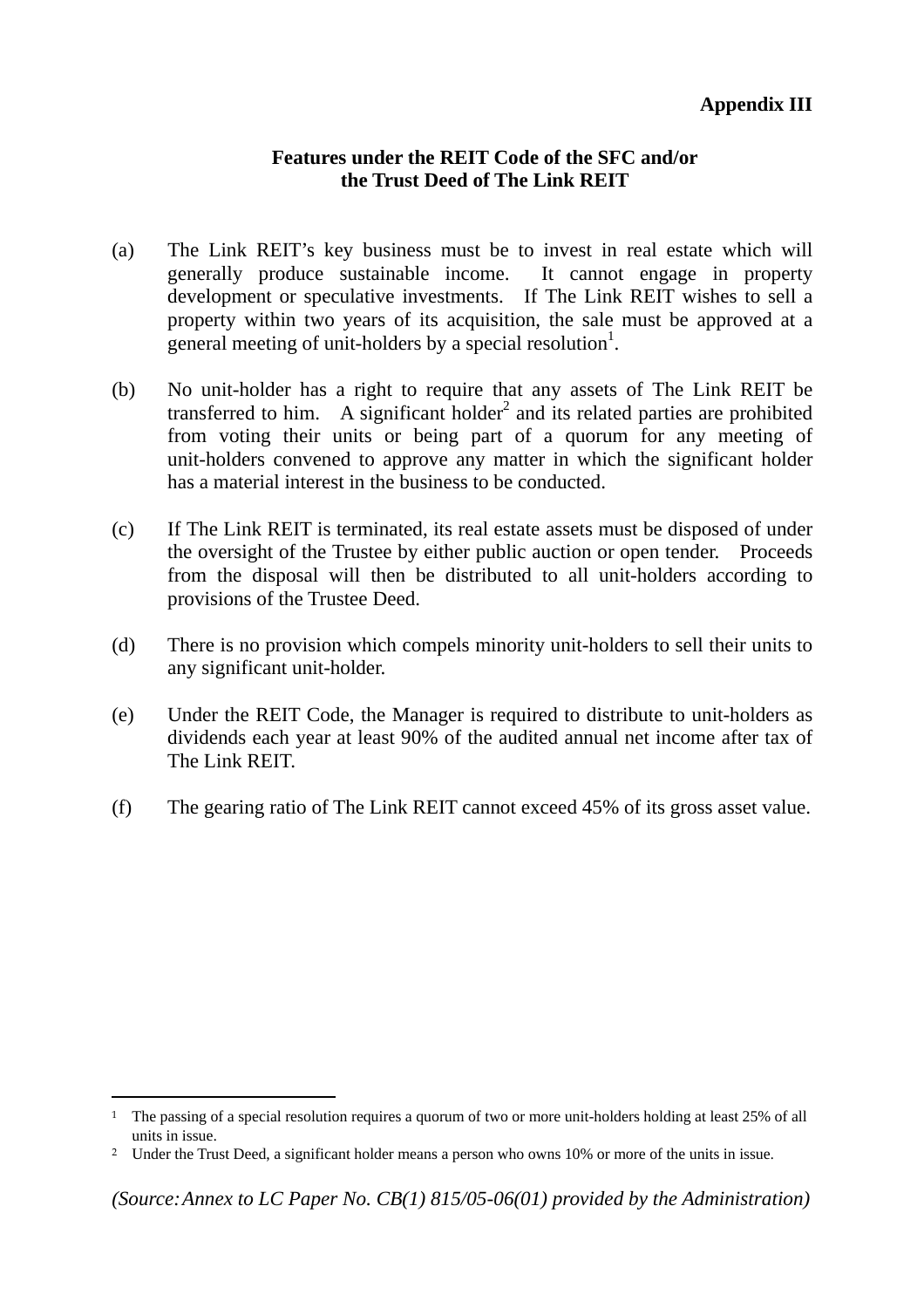## **Wording of motions negatived at Council meetings**

## Wording of motion negatived at Council meeting on 1 December 2004

"That this Council do now adjourn for the purpose of enabling Members, having regard to the Administration's and the Housing Authority's disregard for the motion passed by the Panel on Housing of this Council at its special meeting on 22 November this year that the Housing Authority should put the listing arrangements for The Real Estate Investment Trust ("The Link REIT") on hold until a consensus has been reached between The Link Management and the commercial tenants, to debate and express opinions on the listing and public offering arrangements, evaluation of assets and all matters relating to the divestment of retail and car-parking facilities in public rental housing estates in respect of The Link REIT."

## Wording of motion negatived at Council meeting on 1 June 2005

"That, as the Government's recent public asset privatization plans, such as the listing of The Link Real Estate Investment Trust, the privatization of the Airport Authority Hong Kong, and the proposed merger of the two railway corporations, have aroused public concerns, and such plans involve issues of whether the implementation of privatization is beneficial to the community as a whole and whether it will affect people's livelihood and widen the disparity between the rich and the poor, etc, this Council demands that the Government should act prudently and suspend the privatization plans concerned and that, before the implementation of any public asset privatization plans, ad hoc committees comprising representatives from various sectors of the community should be set up to comprehensively and thoroughly assess and study their cost-effectiveness, return, legality and impact on the general public, etc and, based on the findings of such assessments and studies, conduct full and extensive consultations; furthermore, the Government should ensure that any privatization plan which involves the public interest is for the benefit of the general public and must be subject to public scrutiny."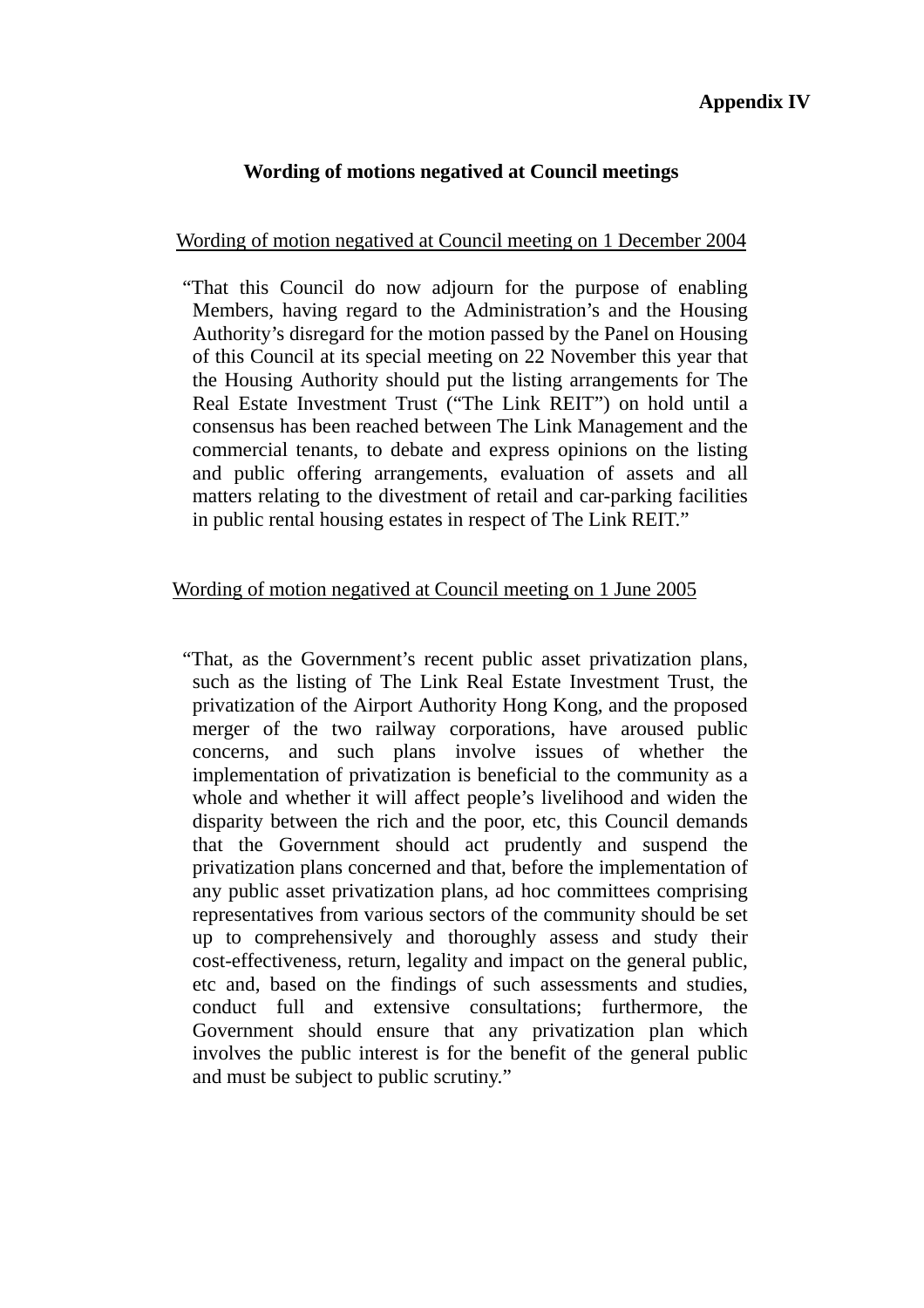# **Appendix V**

#### **The Hong Kong Medical Association**

**Press Release**

4 December 2006

# A "LINK" without Community Commitment

Doctors practicing in Housing Estates have lodged complaints that the new management, Link, has in the last few months, refused to renew the contracts of doctors in Housing Estate commercial centers and attempted to relocate them to unfavorable sites without prior consultations. In its response to the reporters from Sing Tao Daily, Ming Pao and Commercial Radio Hong Kong, Link had persistently used the term 'public health' concern as one of the reason for the relocation. The Hong Kong Medical Association wishes to challenge this ungrounded allegation which may tarnish the image of estate clinical practice. The Hong Kong Medical Association would like the Housing Authority and the Department of Health to let the public know if there had been any public health issues of estate clinics in commercial complex in the last 40 years and if there were any such issues whether they were made known to the public or the government. The Hong Kong Medical Association would like Link to show concrete examples of health problems from estate clinics to pose environmental concern. If there is no such example, the Hong Kong Medical Association expects Link to apologize to the medical profession for its allegation.

Estate doctors have braved the SARS storm without backing down and providing health support to citizens, spared them from visiting public hospitals. This spelled out the function of primary care doctors to the community. Medical practice in the 21st century has moved from the hospital into the community. Psychiatric beds are reduced and psychiatric patients integrated back into the community for management. The health care policy as depicted by the Bureau of Health and Welfare in "*Building a Healthy Tomorrow*", the discussion paper of the Health and Medical Development Advisory Committee, pin-pointed family doctors as gate-keepers for our health care system. It would be ludicrous to dream about stationing the gate-keepers keeping gates in the car park of the Housing Estate, segregated from the community, and putting the doctors and their patients at risk of lung cancer from inhaling vehicle exhaust fumes.

In the annual report of the Housing Authority in 1965, the plan of a civic center, of a town hall, of a community with its own clinic, kindergarten, school, post-office etc. was already on the map. In Lower Wong Tai Sin Estate 11 years ago, the doctors and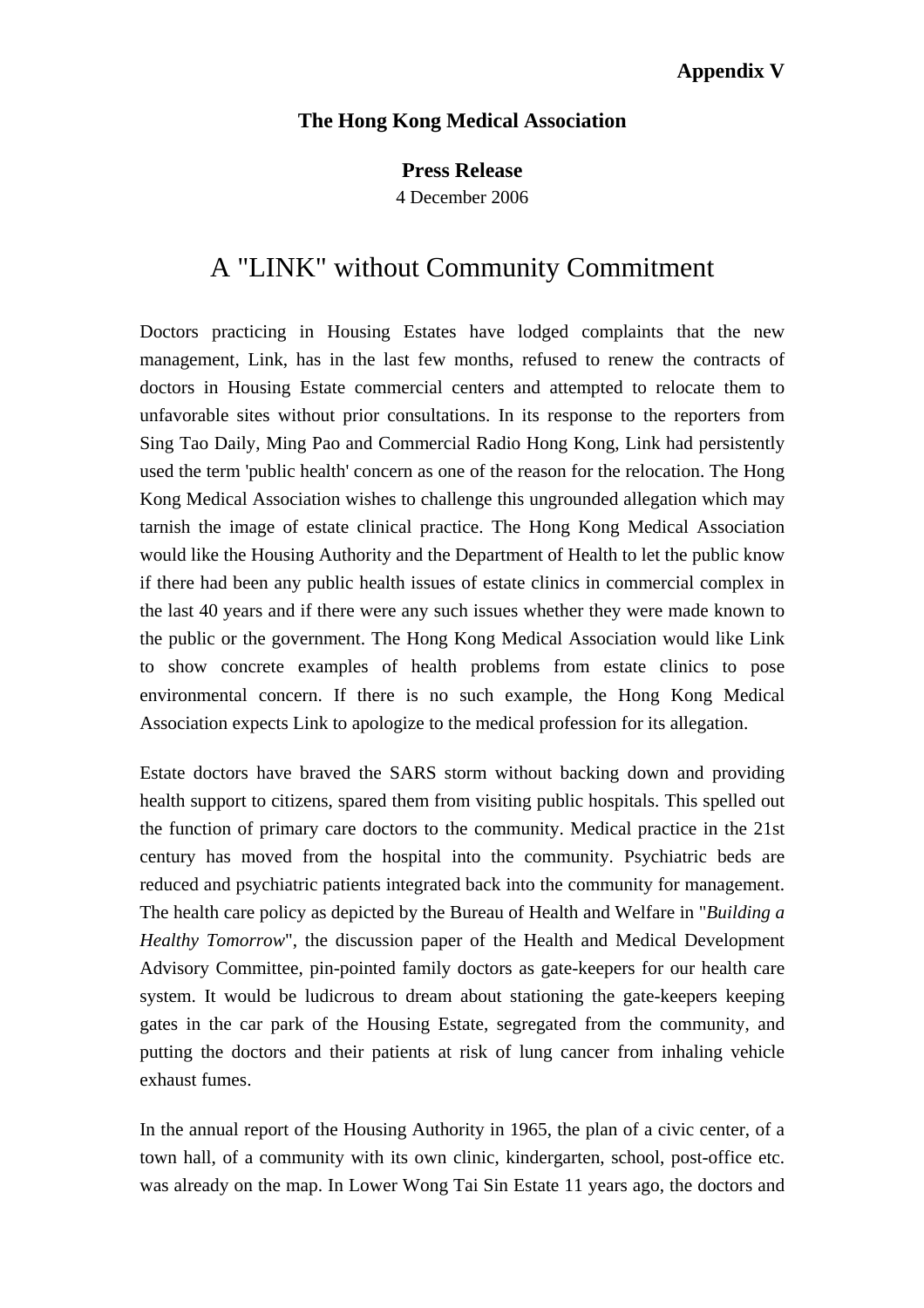dentist and a laboratory were pooled together and relocated from one end of the floor to a cul-de-sac which the Housing Authority labeled 'Medical Center'. The Housing Authority promised that there will be no need to re-locate again. Now, 11 years later, under the pretext of centralizing into a medical center, Link unilaterally announced the plan of removing all doctors from Lower Wong Tai Sin Estate to join their counterparts in Upper Wong Tai Sin Estate in the car park, thus depriving the Lower Wong Tai Sin Community of medical doctors and in breach of the Housing Authority's initial agreement and its ideal of a community.

There are currently over ten non-government organizations helping spastics, elderly, cancer patients, physically handicapped, stoma patients, drug-rehabilitating patients, diabetic patients, and children from problem families in Lower Wong Tai Sin Estate. Has Link considered the implication to the underprivileged by relocating the clinics to Upper Wong Tai Sin Estate? Thousands of patients have signed up in protest of the plan to relocate the clinics. Will Link respect the wish of the community?

4 days before their contracts expired, Link provided a temporary contract of 10 months for the doctors in Wong Tai Sin Lower Estate. This cannot enable the doctors to plan ahead for their patients. The purchase of furniture and equipment and employment of staff has to be planned in line with a solid contract which has all along been provided by the Housing Authority. We implore the government to look into the matter, since it allowed Link to take over the commercial centers from the Housing Authority, and since Link promised in the Legislative Council that there will not be any major changes in the 5 years after taking over.

#### **Notes to editors:**

The Hong Kong Medical Association, founded in 1920, aims to bring together Hong Kong's government, institutional, university and private medical practitioners for an effective exchange of views and co-ordination of efforts. The foremost objective of the Association is to safeguard and promote public health. The Association speaks collectively for its members and aims to keep its members abreast of medical ethics, issues and advances around the world. In fulfilling these goals, the association hopes to better serve the people of Hong Kong.

Enquiries : Ms. Candy YUEN Tel : 2527 8285 Home Page : http://www.hkma.org E-mail : hkma@hkma.org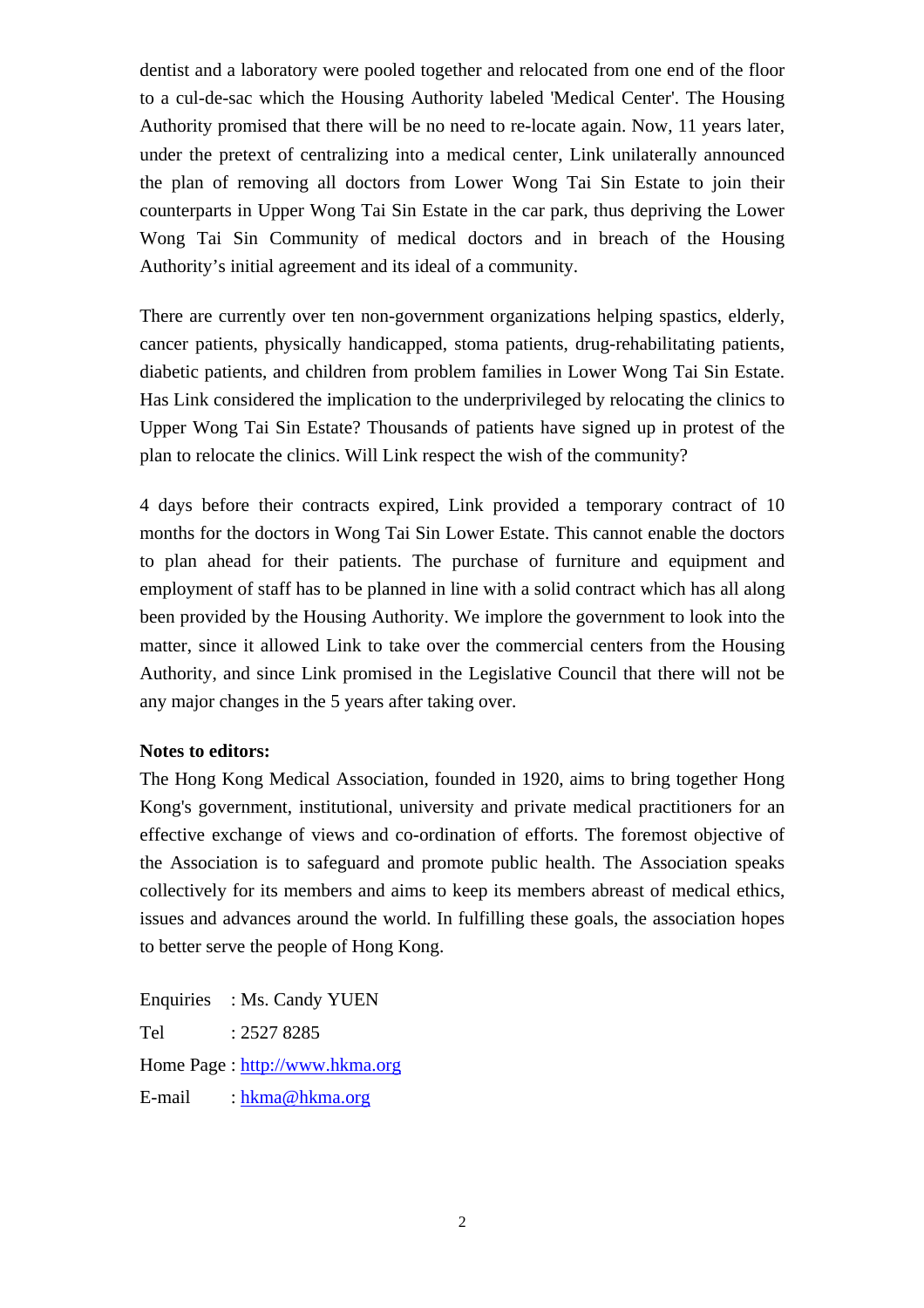# **Press Release**

LCQ15: Medical centres in the shopping centres managed by the Link \*\*\*\*\*\*\*\*\*\*\*\*\*\*\*\*\*\*\*\*\*\*\*\*\*\*\*\*\*\*\*\*\*\*\*\*\*\*\*\*\*\*\*\*\*\*\*\*\*\*\*\*\*\*\*\*\*\*

 Following is a question by the Hon Li Kwok-ying and a written reply by the Secretary for Housing, Planning and Lands, Mr Michael Suen, in the Legislative Council today (December 20):

Question:

 It has been reported that The Link Management Limited ("The Link") is planning to set up a medical centre in one of its shopping malls, which will group general, dental and specialist clinics as well as medical laboratories together to provide one-stop medical services. The Link also requires some of the clinics in that shopping mall to move to the car park or secluded corners. In this connection, will the Government inform this Council:

(a) whether it knows the details of the above plan, and whether The Link will extend this plan to all its shopping malls; if so, of the timetable for implementing this plan in individual shopping mall;

(b) whether it knows the criteria for selecting the site for the above medical centre, and how the needs of people seeking medical treatment have been taken into consideration; and

(c) given that the number of people seeking treatment from Chinese medicine practitioners is increasing, whether it knows if The Link will consider including Chinese medicine clinics in the above medical centre; if so, of the details?

Reply:

Madam President,

 Upon its public listing on November 25, 2005, the Link Real Estate Investment Trust (The Link) has become a private entity, whose business strategies and day-to-day operations are entirely independent of the Housing Authority (HA). So long as The Link's operations comply with prevailing legislation, conditions of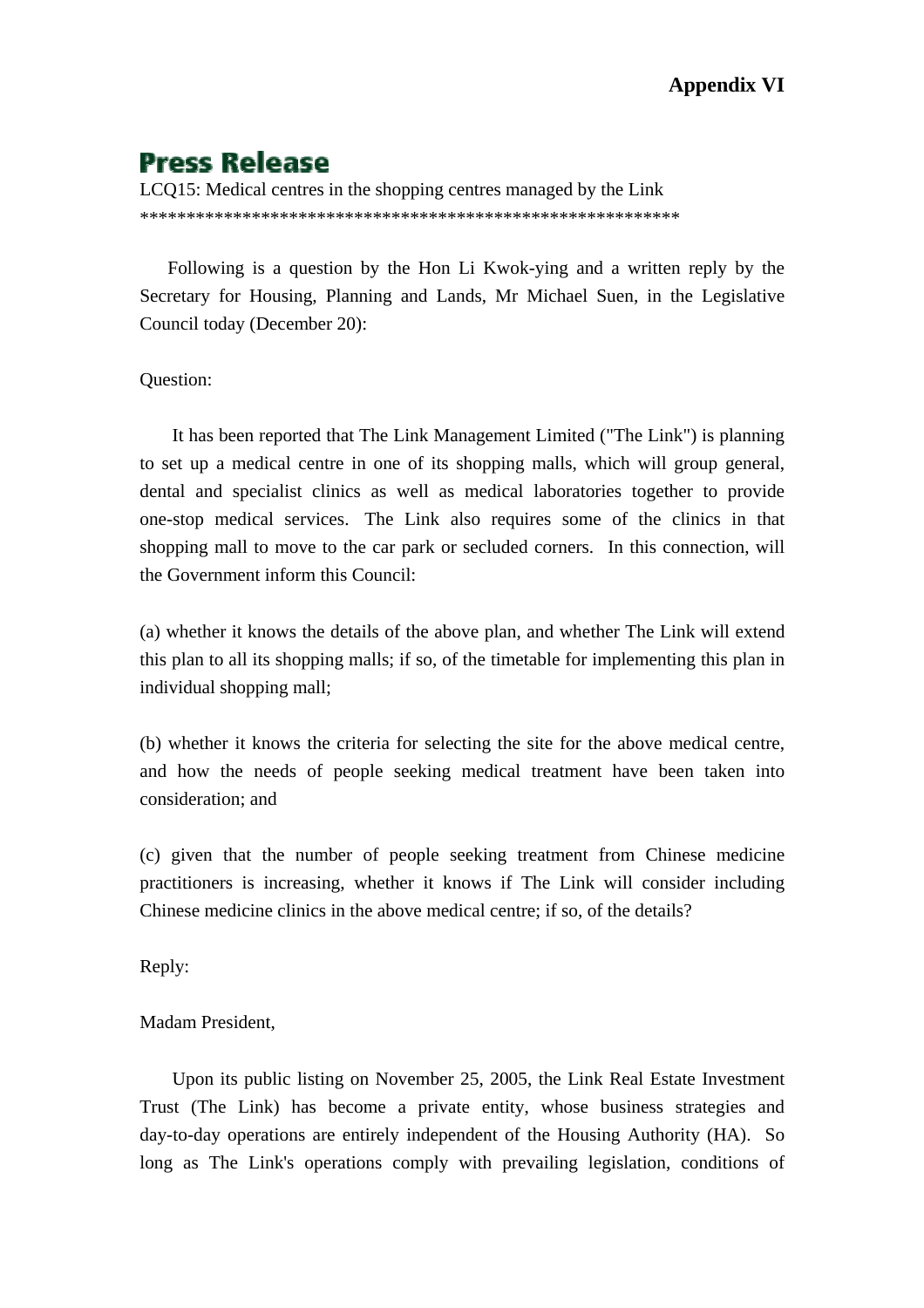government leases, and terms of covenants and agreements made between The Link and the HA, the Government and the HA cannot intervene in The Link's day-to-day management, business strategies and mode of operation.

 There is no need for the Government or the HA to be apprised of the business development plan of The Link, or the day-to-day business management and contractual agreements between The Link and its tenants. We do not have detailed information about The Link's plan to set up medical centres in its shopping malls, including implementation timetable, site selection criteria or whether Chinese medicine clinics would be included in those medical centres.

Ends/Wednesday, December 20, 2006 Issued at HKT 11:59

NNNN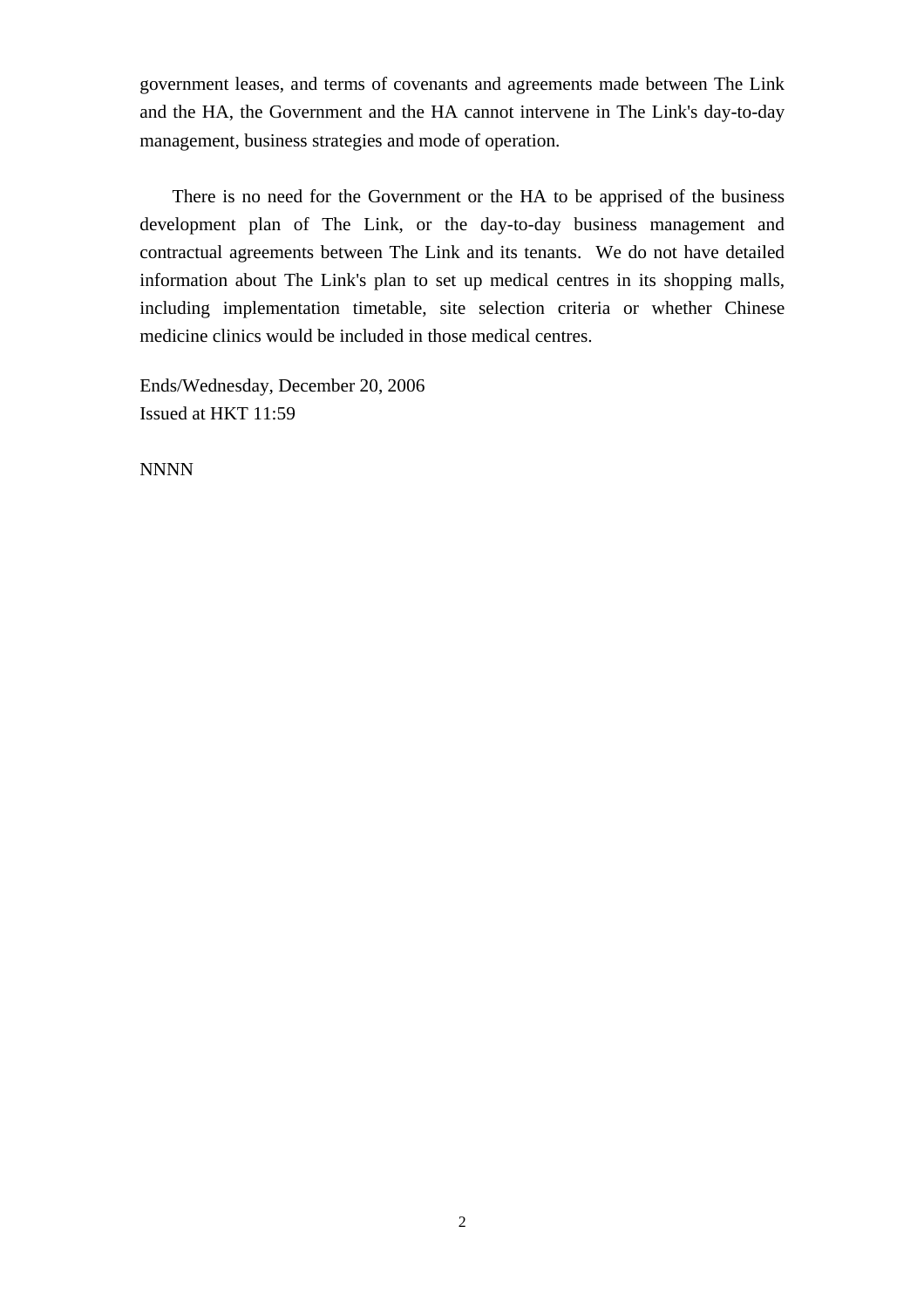# **Appendix VII**

# **Divestment of the Housing Authority's Retail and Car-parking Facilities**

# **List of relevant papers**

| <b>Council/Committee</b> | Date of meeting | Paper                                                                                                                                                                                                                                                                                                                                                                                                                                                                                                                                                                     |
|--------------------------|-----------------|---------------------------------------------------------------------------------------------------------------------------------------------------------------------------------------------------------------------------------------------------------------------------------------------------------------------------------------------------------------------------------------------------------------------------------------------------------------------------------------------------------------------------------------------------------------------------|
| <b>Housing Panel</b>     | 14 January 2003 | <b>Minutes</b><br>http://www.legco.gov.hk/yr02-03/english/panels/hg/minutes/hg030114.pdf                                                                                                                                                                                                                                                                                                                                                                                                                                                                                  |
| Council Meeting          | 2 April 2003    | LegCo question<br>http://www.legco.gov.hk/yr02-03/english/counmtg/hansard/cm0402ti-translate-e.pdf                                                                                                                                                                                                                                                                                                                                                                                                                                                                        |
| <b>Housing Panel</b>     | 3 November 2003 | File Ref: HD(CR)/(CS) Div/DV/3<br>http://www.legco.gov.hk/yr03-04/english/panels/hg/papers/hg1103cb1-hplb-e.pdf<br>LC Paper No. CB(1)190/03-04(04)<br>http://www.legco.gov.hk/yr03-04/english/panels/hg/papers/hg1103cb1-190-4e.pdf<br>LC Paper No. $CB(1)190/03-04(05)$<br>http://www.legco.gov.hk/yr03-04/english/panels/hg/papers/hg1103cb1-190-5e.pdf<br>LC Paper No. CB(1)438/03-04(03)<br>http://www.legco.gov.hk/yr03-04/english/panels/hg/papers/hg1201cb1-438-3e.pdf<br><b>Minutes</b><br>http://www.legco.gov.hk/yr03-04/english/panels/hg/minutes/hg031103.pdf |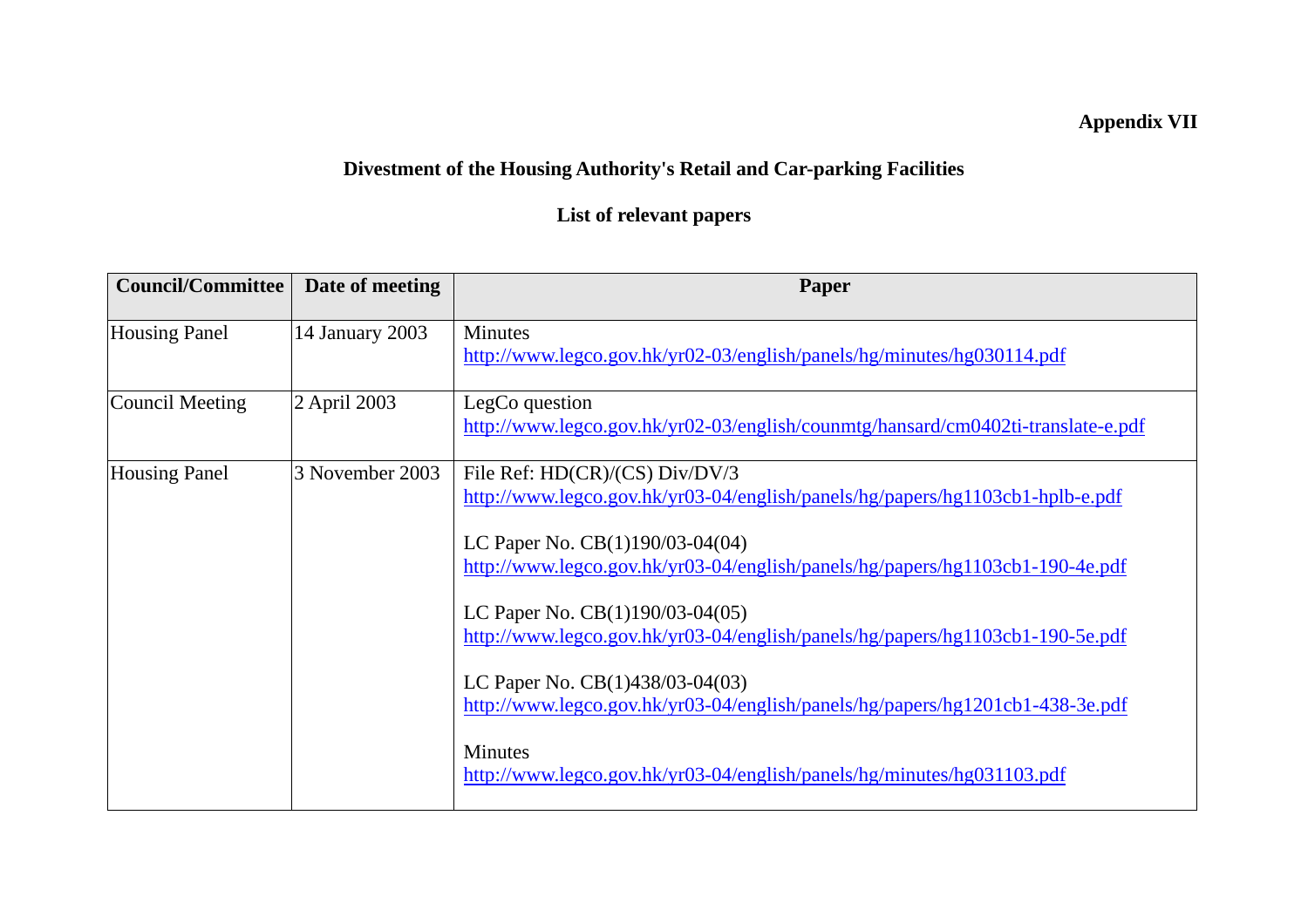| <b>Council/Committee</b>   | Date of meeting | Paper                                                                                                              |
|----------------------------|-----------------|--------------------------------------------------------------------------------------------------------------------|
| <b>Housing Panel</b>       | 1 December 2003 | LC Paper No. CB(1)438/03-04(03)<br>http://www.legco.gov.hk/yr03-04/english/panels/hg/papers/hg1201cb1-438-3e.pdf   |
|                            |                 | <b>Minutes</b><br>http://www.legco.gov.hk/yr03-04/english/panels/hg/minutes/hg031201.pdf                           |
| <b>Housing Panel</b>       | 3 May 2004      | LC Paper No. CB(1)1638/03-04(03)<br>http://www.legco.gov.hk/yr03-04/english/panels/hg/papers/hg0503cb1-1638-3e.pdf |
|                            |                 | <b>Minutes</b><br>http://www.legco.gov.hk/yr03-04/english/panels/hg/minutes/hg040503.pdf                           |
| Establishment<br>Committee | 16 June 2004    | $EC(2004-05)9$<br>http://www.legco.gov.hk/yr03-04/english/fc/esc/papers/e04-09e.pdf                                |
| <b>Housing Panel</b>       | 5 July 2004     | LC Paper No. CB(1)2291/03-04(07)<br>http://www.legco.gov.hk/yr03-04/english/panels/hg/papers/hg0705cb1-2291-7e.pdf |
|                            |                 | LC Paper No. CB(1)2291/03-04(08)<br>http://www.legco.gov.hk/yr03-04/english/panels/hg/papers/hg0705cb1-2291-8e.pdf |
|                            |                 | <b>Minutes</b><br>http://www.legco.gov.hk/yr03-04/english/panels/hg/minutes/hg040705.pdf                           |
| Council meeting            | 20 October 2004 | LegCo question<br>http://www.legco.gov.hk/general/english/counmtg/yr04-08/mtg_0405.htm#mtg1020                     |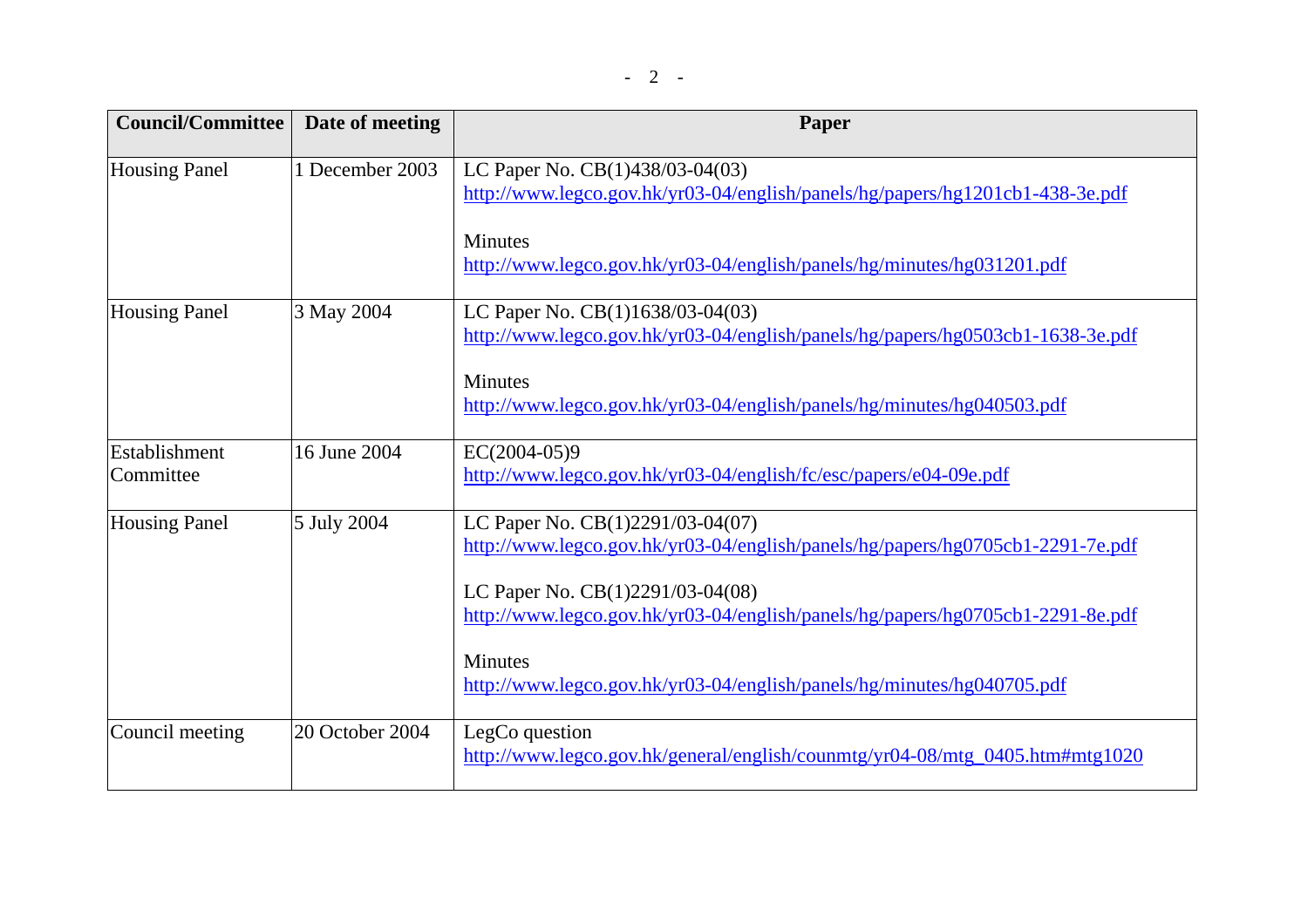| <b>Council/Committee</b>          | Date of meeting  | Paper                                                                                                               |
|-----------------------------------|------------------|---------------------------------------------------------------------------------------------------------------------|
| <b>Housing Panel</b>              | 22 November 2004 | LC Paper No. CB(1) 276/04-05(01)<br>http://www.legco.gov.hk/yr04-05/english/panels/hg/papers/hg1122cb1-276-1e.pdf   |
|                                   |                  | LC Paper No. CB(1) 276/04-05(02)<br>http://www.legco.gov.hk/yr04-05/english/panels/hg/papers/hg1122cb1-276-2e.pdf   |
|                                   |                  | LC Paper No. CB(1) 1025/04-05(01)<br>http://www.legco.gov.hk/yr04-05/english/panels/hg/papers/hg1122cb1-1025-1e.pdf |
|                                   |                  | <b>Minutes</b><br>http://www.legco.gov.hk/yr04-05/english/panels/hg/minutes/hg041122.pdf                            |
| Council meeting                   | 1 December 2004  | <b>Motion</b> debate<br>http://www.legco.gov.hk/yr04-05/english/counmtg/hansard/cm1201ti-translate-e.pdf            |
| <b>Housing Panel</b>              | 3 January 2005   | <b>Minutes</b><br>http://www.legco.gov.hk/yr04-05/english/panels/hg/minutes/hg050103.pdf                            |
| Council meeting                   | 5 January 2005   | LegCo question<br>http://www.legco.gov.hk/yr04-05/english/counmtg/hansard/cm0105ti-translate-e.pdf                  |
| <b>Financial Affairs</b><br>Panel | 19 January 2005  | <b>Minutes</b><br>http://www.legco.gov.hk/yr04-05/english/panels/fa/minutes/fa050119.pdf                            |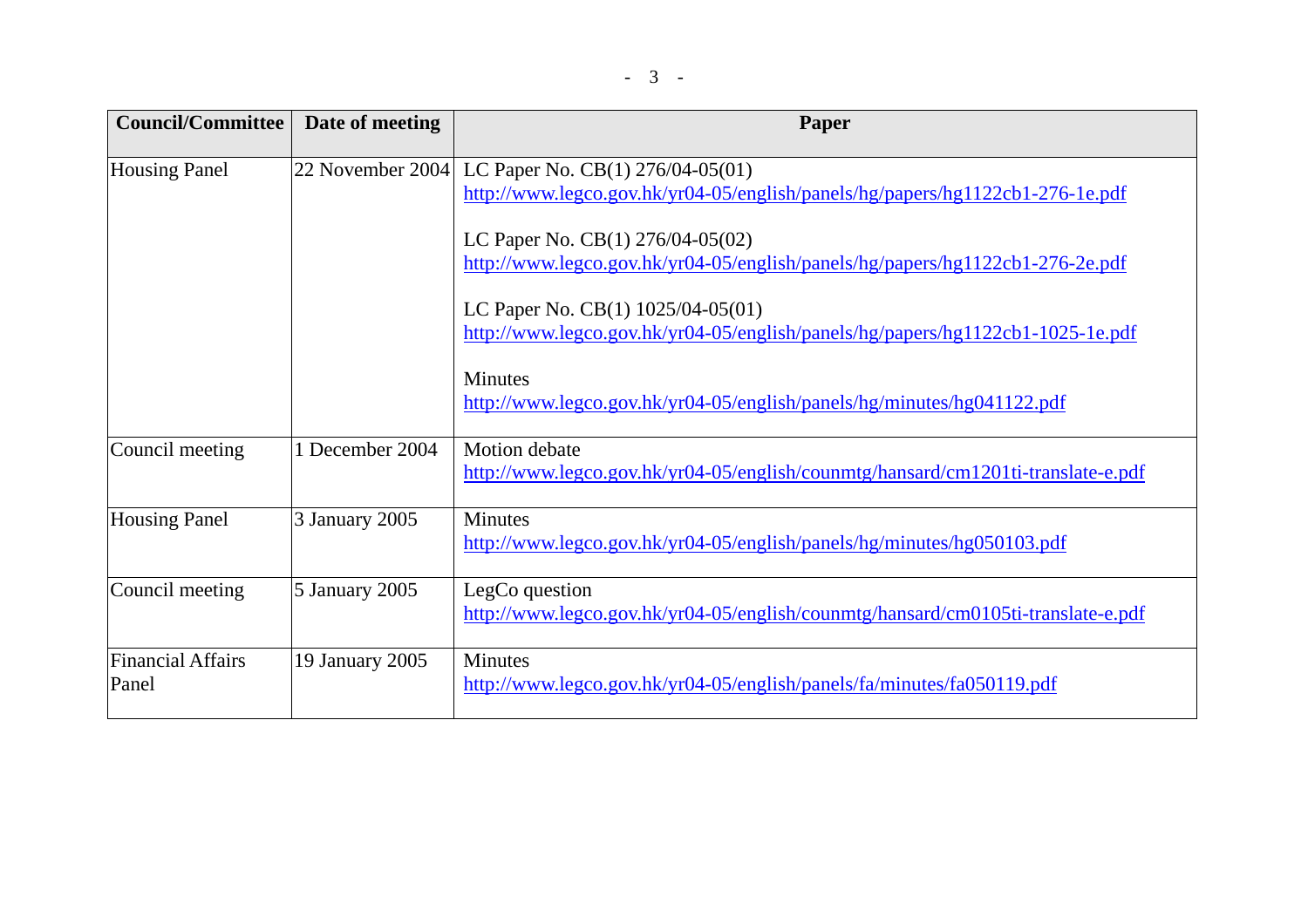| <b>Council/Committee</b> | Date of meeting | <b>Paper</b>                                                                                                                                                |
|--------------------------|-----------------|-------------------------------------------------------------------------------------------------------------------------------------------------------------|
| <b>Housing Panel</b>     | 21 January 2005 | Minutes<br>http://www.legco.gov.hk/yr04-05/english/panels/hg/minutes/hg050121.pdf                                                                           |
| Council meeting          | 26 January 2005 | LegCo question<br>http://www.legco.gov.hk/yr04-05/english/counmtg/hansard/cm0126ti-translate-e.pdf                                                          |
| Council meeting          | 2 March 2005    | LegCo question<br>http://www.legco.gov.hk/yr04-05/english/counmtg/hansard/cm0302ti-translate-e.pdf                                                          |
| Council meeting          | 25 May 2005     | LegCo question<br>http://www.legco.gov.hk/yr04-05/english/counmtg/hansard/cm0525ti-translate-e.pdf                                                          |
| Council meeting          | 1 June 2005     | <b>Motion</b> debate<br>http://www.legco.gov.hk/yr04-05/english/counmtg/hansard/cm0601ti-translate-e.pdf                                                    |
| <b>Housing Panel</b>     | 21 June 2005    | LC Paper No. CB(1) 1787/04-05(05)<br>http://www.legco.gov.hk/yr04-05/english/panels/hg/papers/hg0621cb1-1787-5-e.pdf                                        |
| <b>Housing Panel</b>     |                 | LC Paper No. CB(1) 2256/04-05(01)<br>http://www.legco.gov.hk/yr04-05/english/panels/hg/papers/hgcb1-2256-1-e.pdf                                            |
| <b>Housing Panel</b>     | 20 October 2005 | LC Paper No. CB $(1)$ 62/05-06 $(03)$<br>http://www.legco.gov.hk/yr05-06/english/panels/hg/papers/hg1020cb1-62-3-e.pdf<br>LC Paper No. $CB(1)$ 62/05-06(01) |
|                          |                 | http://www.legco.gov.hk/yr05-06/english/panels/hg/papers/hg1020cb1-62-1-e.pdf                                                                               |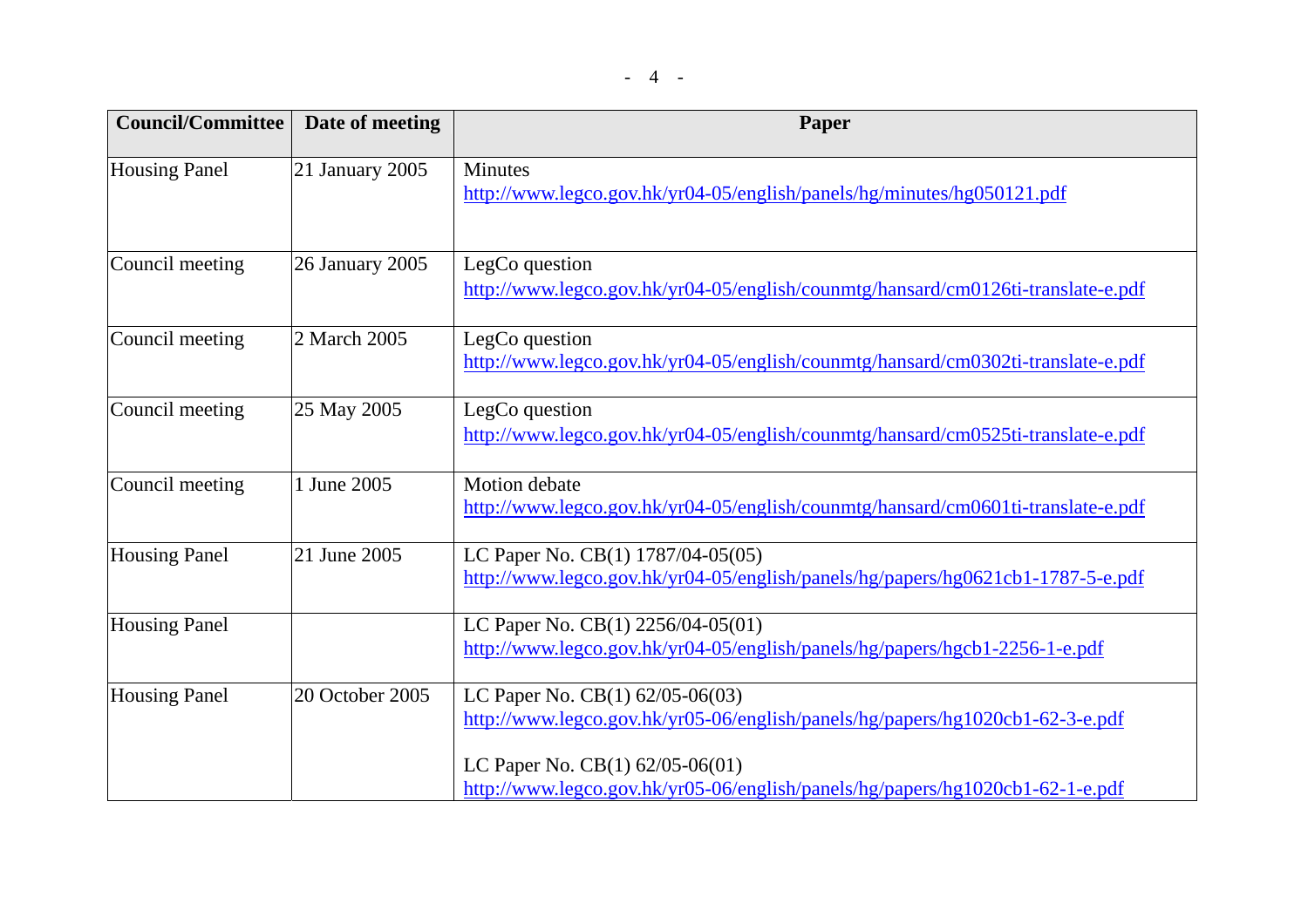| <b>Council/Committee</b>   | Date of meeting  | Paper                                                                                                                                                                                                                                                                                                                                                                                                                                                                                                                                                                                                         |
|----------------------------|------------------|---------------------------------------------------------------------------------------------------------------------------------------------------------------------------------------------------------------------------------------------------------------------------------------------------------------------------------------------------------------------------------------------------------------------------------------------------------------------------------------------------------------------------------------------------------------------------------------------------------------|
|                            |                  | Minutes<br>http://www.legco.gov.hk/yr05-06/english/panels/hg/minutes/hg051020.pdf                                                                                                                                                                                                                                                                                                                                                                                                                                                                                                                             |
| Council meeting            | 9 November 2005  | LegCo question<br>http://www.legco.gov.hk/yr05-06/english/counmtg/hansard/cm1109ti-translate-e.pdf                                                                                                                                                                                                                                                                                                                                                                                                                                                                                                            |
| Council meeting            | 16 November 2005 | LegCo question<br>http://www.legco.gov.hk/yr05-06/english/counmtg/hansard/cm1116ti-translate-e.pdf                                                                                                                                                                                                                                                                                                                                                                                                                                                                                                            |
| Financial Affairs<br>Panel | 14 December 2005 | LC Paper No. CB $(1)$ 514/05-06 $(01)$<br>http://www.legco.gov.hk/yr05-06/english/panels/fa/papers/fa1214cb1-514-1e.pdf<br>LC Paper No. $CB(1)$ 514/05-06(02)<br>http://www.legco.gov.hk/yr05-06/english/panels/fa/papers/fa1214cb1-514-2e.pdf<br>LC Paper No. CB(1) 514/05-06(03)<br>http://www.legco.gov.hk/yr05-06/english/panels/fa/papers/fa1214cb1-514-3e.pdf<br>LC Paper No. $CB(1)$ 532/05-06(01) (English version only)<br>http://www.legco.gov.hk/yr05-06/english/panels/fa/papers/fa1214cb1-532-1e.pdf<br><b>Minutes</b><br>http://www.legco.gov.hk/yr05-06/english/panels/fa/minutes/fa051214.pdf |
| <b>Housing Panel</b>       |                  | LC Paper No. $CB(1)$ 815/05-06(01)<br>http://www.legco.gov.hk/yr05-06/english/panels/hg/papers/hgcb1-815-1-e.pdf                                                                                                                                                                                                                                                                                                                                                                                                                                                                                              |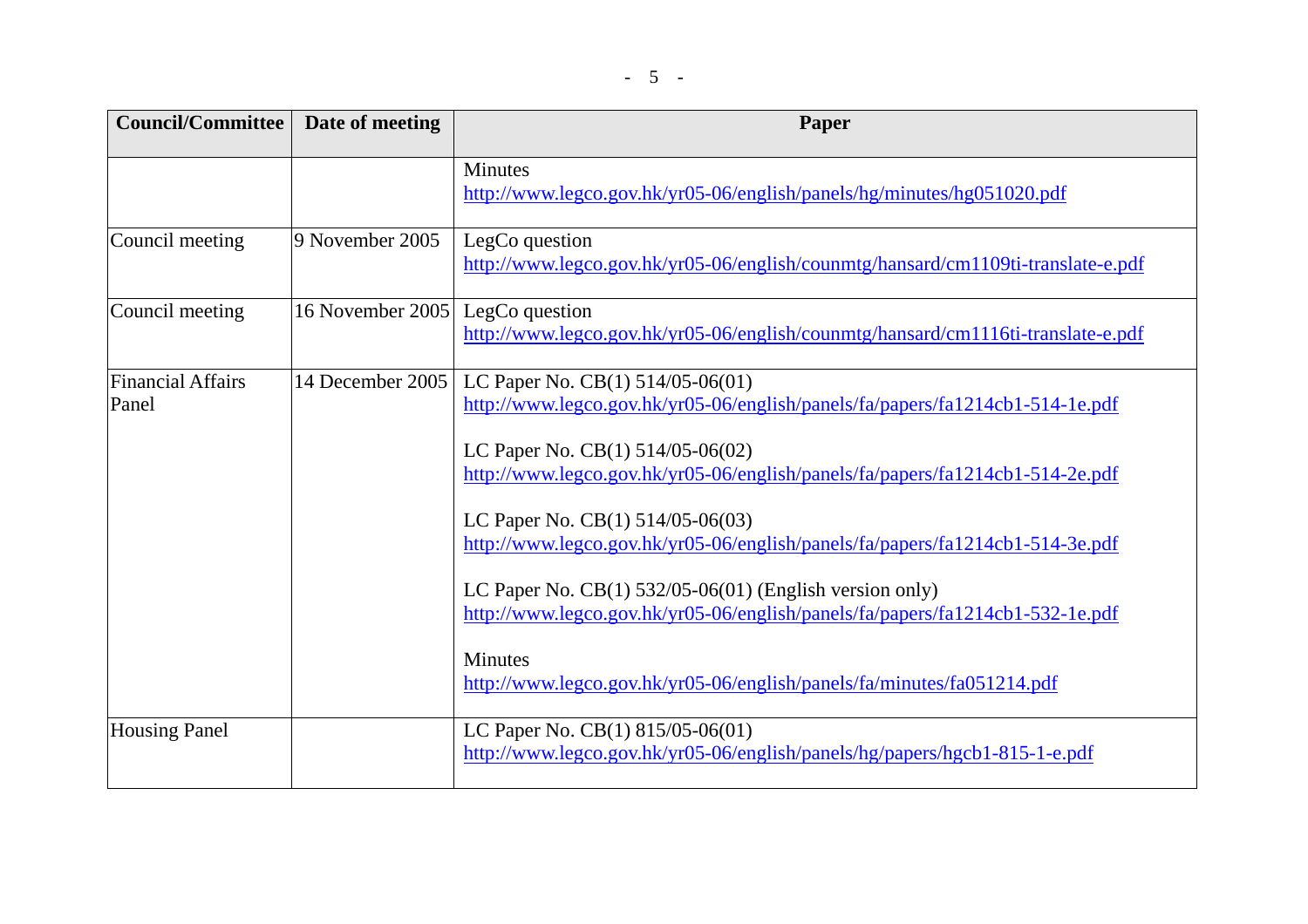| <b>Council/Committee</b><br>Date of meeting | Paper                                                                                                               |
|---------------------------------------------|---------------------------------------------------------------------------------------------------------------------|
| 8 March 2006                                | LegCo question<br>http://www.legco.gov.hk/yr05-06/chinese/counmtg/floor/cm0308ti-confirm-c.pdf                      |
| 3 April 2006                                | LC Paper No. CB(1) 1152/05-06(01)<br>http://www.legco.gov.hk/yr05-06/english/panels/fa/papers/fa0403cb1-1152-1e.pdf |
|                                             | LC Paper No. CB(1) 1152/05-06(02)<br>http://www.legco.gov.hk/yr05-06/english/panels/fa/papers/fa0403cb1-1152-2e.pdf |
|                                             | LC Paper No. CB(1) 1179/05-06(03)<br>http://www.legco.gov.hk/yr05-06/english/panels/fa/papers/fa0403cb1-1179-3e.pdf |
|                                             | LC Paper No. CB(1) 1179/05-06(04)<br>http://www.legco.gov.hk/yr05-06/english/panels/fa/papers/fa0403cb1-1179-4e.pdf |
|                                             | <b>Minutes</b><br>http://www.legco.gov.hk/yr05-06/english/panels/fa/minutes/fa060403.pdf                            |
| 26 April 2006                               | LegCo question<br>http://www.legco.gov.hk/yr05-06/chinese/counmtg/floor/cm0426ti-confirm-c.pdf                      |
| 9 May 2006                                  | LC Paper No. CB(1)1396/05-06(05)<br>http://www.legco.gov.hk/yr05-06/english/panels/hg/papers/hg0509cb1-1396-5-e.pdf |
|                                             | LC Paper No. CB(1)1387/05-06(01)<br>http://www.legco.gov.hk/yr05-06/english/panels/hg/papers/hg0509cb1-1387-1-e.pdf |
|                                             |                                                                                                                     |